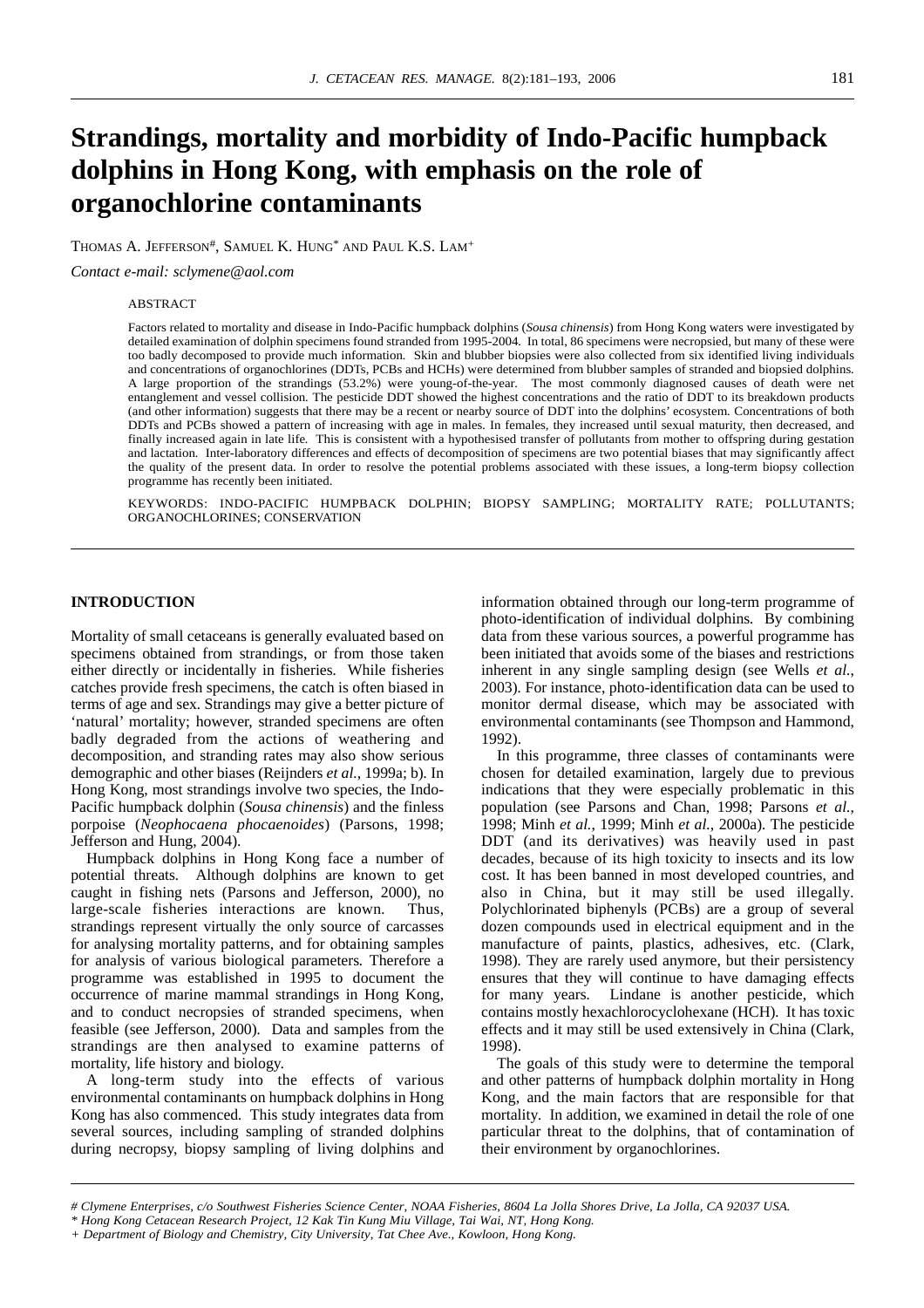## **MATERIALS AND METHODS**

#### **Necropsy and sample collection**

Even before the start of the current study, stranded humpback dolphin carcasses were examined in Hong Kong between 1993 and 1995 (see Parsons and Jefferson, 2000)*.* In 1995, a dedicated stranding recovery programme was initiated*.* This involved soliciting stranding reports from the public, military and other government departments*.* The effort associated with soliciting and obtaining stranded carcasses was roughly similar throughout the study.

Over the course of the present study (September 1995 to December 2004) a total of 89 humpback dolphin mortalities in Hong Kong were confirmed*.* Necropsies were performed either in the laboratory (for fresh specimens) or in the field (for those that were badly decomposed or in relatively inaccessible locations)*.* Basic biological data and samples were collected (see Parsons and Jefferson, 2000 for a detailed discussion of the stranding programme and sampling procedures)*.* Veterinarians from Ocean Park Corporation or the Agriculture, Fisheries and Conservation Department (AFCD) of the Hong Kong Government were involved in many of the necropsies of fresh specimens*.* Specimens were classified as to their level of decomposition, codes 1-5, as outlined by Geraci and Lounsbury (1993)*.* 

In total, 86 specimens were necropsied and while most were also sampled for environmental contaminants, many specimens were badly decomposed and thus little usable information could be obtained from them*.* In addition, power failures caused several freezer breakdowns that resulted in significant additional decomposition of samples (see below)*.* We generally followed the procedures of Jefferson *et al.* (1994) in conducting necropsies*.* Blubber samples, for organic contaminant analyses, were collected from the dorsal thoracic region, wrapped in aluminium foil and then frozen. In order to avoid cross-contamination, knives were thoroughly cleaned in soapy water and disinfectant between necropsies and storage containers were not reused*.* Gross pathology was noted during necropsies and (opportunistically) some samples were examined histopathologically. Blubber thickness was also measured on an opportunistic basis. For most specimens, 2-4 teeth from the middle of the lower left jaw were collected and age was estimated, as detailed in Jefferson (2000).

## **Biopsy sampling**

For collection of biopsy samples from living dolphins, a Barnett Ranger RX-150 crossbow, with 150lb (68kg) draw weight was used*.* This crossbow shoots arrows at a speed of 69m s–1*.* A red dot scope was used to assist in aiming and the senior author conducted all sampling*.* He had previous experience in crossbow biopsy sampling of four other species of cetaceans, as well as almost 10 years of experience observing the behaviour of the study animals*.* All biopsy sampling was conducted under appropriate permits from the Hong Kong Police Force and the AFCD.

Darts were ACC carbon fibre darts produced by *Ceta-Dart* and tips were made at the Scripps Institution of Oceanography (SIO) machine shop. Short 25mm biopsy tips were used (as opposed to longer 40mm tips)*.* This was a conservative strategy, designed to reduce risk of injury or infection, but it yielded a smaller blubber core than was considered optimal for the studies on toxicology and reproductive biology (typically collecting only the outer one-half to two-thirds of the blubber layer)*.* The tips had a sharpened, bevelled leading edge, which acted as a cutting surface, and there were three internal barbs to aid in sample retention.

The biopsy tips were soaked in bleach and 10% ethanol prior to being attached to the dart*.* This helped to reduce the chances of cross-contamination of samples and of infection*.* Shots were typically taken at target distances of 8-20m*.* The thoracic area just ahead of the dorsal fin was targeted*.* Photographs and video documentation were collected for all biopsy attempts (except for one successful attempt in which no video was obtained and another with no photographs).

When a biopsy sample was obtained, the tissue was removed from the biopsy tip by use of sterilised forceps*.* The skin sample was separated from the blubber using a single-edge razor blade, and the skin was stored in saltsaturated dimethyl sulfoxide (DMSO) solution, and then kept frozen*.* The blubber sample was bisected along its long axis*.* Both portions were frozen on dry ice and later in  $-30^{\circ}$ C freezers, one for reproductive hormone studies and the other for determination of organic contaminant concentrations.

#### **Contaminant analysis**

For 59 specimens, three classes of contaminants in blubber tissue were examined in detail*.* These were DDT pesticide residues (DDTs), PCBs and HCHs*.* This selection was based on indications from earlier studies that these contaminants were the most critical, due to high levels in Hong Kong cetaceans and in some cases high known toxicity (Parsons and Chan, 1998; Minh *et al.*, 1999)*.* 

The analytical methods for PCBs and organochlorine pesticides (OCPs) for the biopsy samples followed those described in Richardson and Zheng (1999) and Zheng *et al.* (2004). Briefly, about 0.2g of subcutaneous blubber sample was spiked with 1ml each of internal standards, decachlorobiphenyl (1,012 ng ml<sup>-1</sup>),  $C_{22}$  (8,160 ng ml<sup>-1</sup>) and m-terphenyl  $(10,490 \text{ ng ml-1})$ . The sample was homogenised with 30ml dichloromethane (DCM) by a *K-Ultra-Turrax* T-25 homogeniser at a speed of 1,100rpm until all the blubber tissue was dissolved. After filtration with glass fibre of 70mm pore size (*Advantec*), the volume of each sample was reduced in a rotary evaporator and then passed through a silica gel column to remove impurities and lipids. After eluting PHCs from the column with 15ml of hexane, further elution from the column was conducted with a mixture of hexane:dichloromethane (8:2) and DCM for PCBs and OCPs, and PAHs.

Organochlorines in the second fraction were quantified by gas chromatography (GC-mECD; *Hewlett Packard* 6890 II series) equipped with an Agilent 7683 series automatic sampler. The GC column employed was a DB-5 capillary column (*J&W Scientific Inc.*, USA, 30m  $\times$  0.25mm internal diameter  $\times$  0.25 $\mu$ m film thickness). The column oven temperature was programmed at 110° held for 2min, increased to 180° at a rate of 10° min–1, and then increased to  $280^\circ$  at a rate of  $5^\circ$  min<sup>-1</sup> and held for 14 min. Injector and detector temperatures were set at 250°*.* Nitrogen was used as the carrier gas.

PCBs, HCHs, HCB, heptachlor, heptachlor epoxide, aldrin, dieldrin, endrin, kepone, chlordanes, and DDT and its metabolites were monitored. Peaks of individual compounds were identified from those of their corresponding external standards. Organochlorine concentrations were calculated from the peak areas of individual compounds relative to the peak area of the internal standard. The PCB standard (SRM 2262) used for peak identification was a mixture with known composition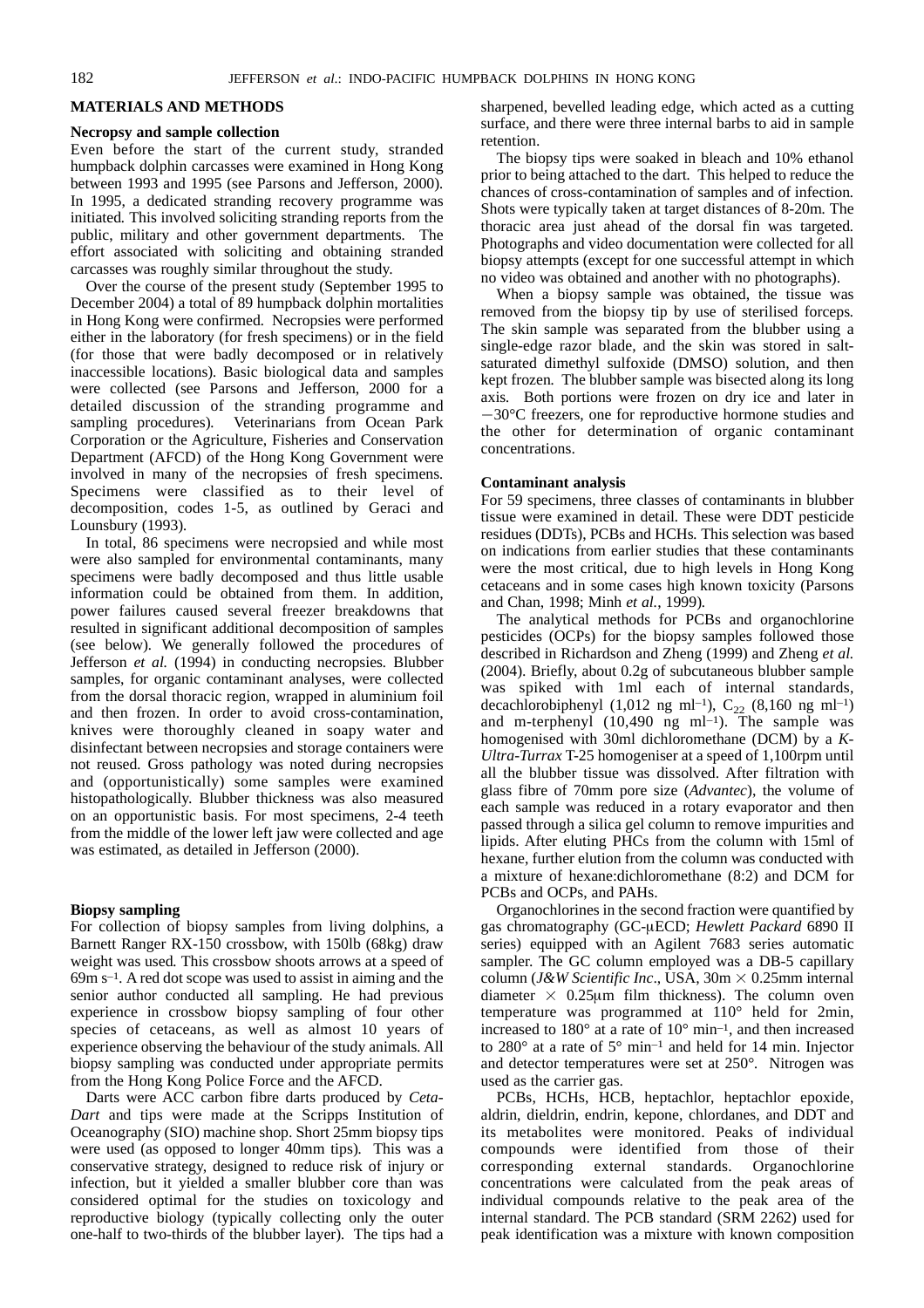and content, containing 28 congeners (PCB 1, 8, 18, 28, 29, 44, 50, 52, 66, 77, 87, 101, 104, 105, 118, 126, 128, 138, 153, 154, 170, 180, 187, 188, 194, 195, 200, 206). Concentrations of the 28 PCB congeners were determined, and summed values were then multiplied by two to obtain total PCB concentrations (Leung *et al.*, 2005). A procedural blank was analysed with every set of six samples to check for interfering compounds and correction was made, if necessary. Total DDTs represented the sum of *p,p'*-DDT, *o,p*-DDT, *p,p'*-DDD, *o,p*-DDD, *p,p'*-DDE and *o,p*-DDE. Chlordanes (CHLs) included *cis*-chlordane, *trans*chlordane, *cis*-nonachlor, *trans*-nonachlor, and oxychlordane, while total HCHs included alpha, beta, gamma and delta isomers. Recoveries of target analytes using this analytical method were  $99 \pm 2.0$  % for PCBs, 95  $\pm$  7.5 % for DDTs, 96  $\pm$  7.7 % for HCHs, 100  $\pm$  4.7 % for CHLs, and  $94 \pm 5.9$  % for HCB.

For the samples from stranded dolphins, the analytical methods for OCPs were those described in Minh *et al.* (1999; 2000a; b; c) and Ramu *et al.* (2005). In brief, about 3-8g of blubber sample was homogenised with anhydrous  $Na<sub>2</sub>SO<sub>4</sub>$  and extracted with Soxhlet apparatus for 7-8h, with a mixture of diethylether:hexane (3:1) (v/v). Samples were passed through a dry Florisil column for removing fat. After eluting OCs from the dry column with a mixture of acetonitrile and water and partitioning in a separatory funnel, hexane extracts were concentrated. The first fraction eluted with hexane contained HCB, PCBs, *p,p'*-DDE, and *trans*-nonachlor while the second fraction eluted with 20% dicholomethane in hexane contained chlordane compounds (oxychlordane, *trans*-chlordane, *cis*-chlordane, *cis*nonachlor), *p,p'*-DDD, *p,p'*-DDT, HCHs and TCPMe. The third fraction was collected with 50% dichloromethane in hexane for TCPMeOH separation.

Organochlorines in the first and second fractions (except TCPMe) were quantified by GC-ECD (Hewlett Packard 5890 II Series) equipped with a moving needle-type inject port. The GC-column employed was DB-1 (J & W Scientific Inc., USA) fused with a silica capillary column (0.25mm X 30m) coated with 100% dimethyl polysiloxane at 0.25 $\mu$ m film thickness. The column oven temperature was programmed from 60°C to 160°C, held for 19min and then increased to 260°C at a rate of 2°C min–1 and held for 30min. Injector and detector temperatures were set at 260°C and 280°C, respectively. Helium and nitrogen were used as carriers and make-up gases, respectively. Organochlorine concentrations were calculated from the peak area of the sample to the corresponding external standard. The PCB standard used for quantification was an equivalent of the Kanechlor mixture (KC-300, KC-400, KC-500, KC-600) with known PCB composition and content. Concentrations of individually resolved peaks of PCB isomers and congeners were summed to obtain total PCB concentration. For TCPMe and TCPMeOH quantification, a GC-MS (Hewlett-Packard 5890 coupled with 5970 mass selective detector) was employed. Data acquisition was carried out by *HP* 5970C Data system, in which cluster ions were monitored at m/z 139, 253, 251, 362, 364 for TCPMeOH and 311, 313, 346, 348 for TCPMe.

Isomer-specific analysis of PCBs, including coplanar congeners, was conducted following the alkaline-alcohol digestion method (Tanabe *et al.*, 1987). Quantification was carried out using a GC-MS (Hewlett Packard 5890 II Series in coupled with 5970 mass selective detector). A Hewlett Packard 5970 data system was used for quantification, in which cluster ions were monitored at m/z 256, 292, 326, 360, 394 and 430 for tri-, tetra-, penta-, hexa-, hepta- and octa-chlorobiphenyls, respectively. Recoveries of OCs through analytical procedure are shown below. Concentrations were not corrected for recovery percentages.

There are some differences between Ramu's and Minh's method. Firstly after Soxhlet extraction, in Ramu's method, aliquot of the extract was subjected to gel permeation chromatography (GPC) GPC for lipid removal. The GPC fraction containing OCs was concentrated and passed through an activated Florisil column for clean-up and fractionation before quantification. Secondly, the PCB standard used for quantification was a mixture of 62 PCB isomers and congeners (BP-MS), instead of using Kanechlor mixture. Concentrations of individually resolved peaks of PCB isomers and congeners were summed to obtain total PCB concentrations. Most laboratory analyses were conducted by Prof. S. Tanabe and his colleagues (T.B. Minh and K. Ramu) of Ehime University in Japan (see Minh *et al.*, 1999; 2000a; b; c for laboratory protocols)*.* For some additional specimens, frozen tissue samples were sent to a commercial ecotoxicology laboratory in Hong Kong (ALS Technichem [HK] Pty, Ltd.) for chemical analyses*.* The methods used there were the same as those of Minh *et al.* (1999).

Due to the three different laboratories conducting the analyses, there is significant potential for bias in comparing across datasets (Krahn *et al.*, 2003b; see below)*.* Therefore, such comparisons were avoided and mainly comparisons were conducted in which each group had some data from different labs*.* Some of the data from the present dataset have been analysed previously in other studies (e.g. Minh *et al.*, 1999; Minh *et al.*, 2000a; b; c; Ramu *et al.*, 2005; Leung *et al.*, 2005).

## **RESULTS**

#### **Strandings and mortality rates**

Since the first year of complete data (1996), there has been no consistent trend in the number of humpback dolphin strandings per year; the annual mean was 9.7 strandings (Fig. 1)*.* In fact, the numbers have been relatively stable, with 6-14 strandings per year*.* This is especially true when compared with the number of finless porpoise strandings, which fluctuated more erratically in the last few years, and strandings of other species, which appear to be on the increase (Fig. 1).



Fig. 1. The annual number of strandings of humpback dolphins (HBD), finless porpoises (FP) and other species in Hong Kong over the study period*.* The annual means are shown as dotted lines.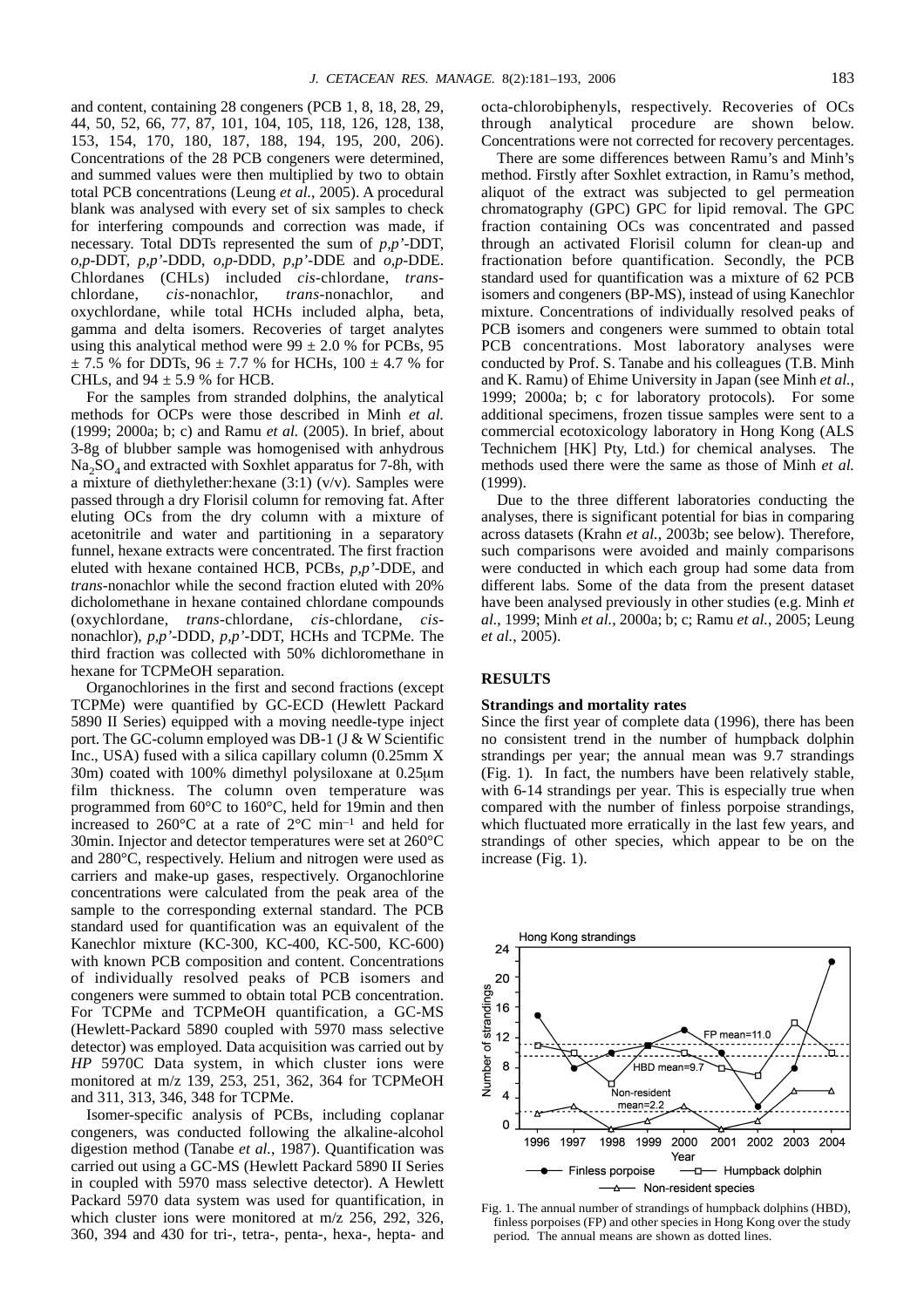Only one humpback dolphin live stranding was recorded (SC03-08-08) during the study (although live strandings of finless porpoises, a rough-toothed dolphin (*Steno bredanensis*), false killer whale (*Pseudorca crassidens*) and sperm whale (*Physeter macrocephalus*) were also recorded)*.* This was specimen SC03-08/08, which was found stranded alive by a local villager at Sam A Tseun, Double Haven, on 8 August 2003, and died after rehabilitation attempts at Ocean Park on 13 August*.* The animal was a 244cm sexually- and physically-mature female (with several ovarian scars and fully-fused vertebral centra), which was later aged at 27 growth layer groups (GLGs) (1 GLG is assumed to equal 1 year)*.* At the time of death it weighed 148kg.

Young-of-the-year were defined as specimens <137cm in length as the estimated length at one year is 137cm*.* A very large proportion of all humpback dolphin strandings in Hong Kong were <137cm (Fig. 2)*.* Of 79 specimens that could be placed into a length category, 42 (53.2%) were young-of-the-year*.* This is an apparently high proportion, although there are few other datasets available for comparison.



Fig. 2. Distribution of the total lengths of dolphins stranded in Hong Kong over the course of the study*.* The dotted line represents the criterion for considering specimens to be young-of-the-year (137cm total length).

Humpback dolphin strandings occurred throughout all months of the year (Fig. 3)*.* Strandings of subadults and adults did not show any consistent pattern throughout the year*.* However, the monthly pattern of strandings of youngof-the-year showed a large peak during May-August (Fig. 3)*.* As pointed out by Aguilar (1991), this can be viewed as an indicator of seasonal distribution of natural mortality (provided that certain conditions are met)*.* Thus, it is clear that most of the natural mortality of young-of-the-year occurs in the four-month period from May to August, which is partly a reflection of the seasonality of calving (see Jefferson, 2000).

Of the animals that could be assigned to a sex, 62% were males (*n*=57)*.* The sex ratio of stranded specimens was strongly biased towards males, both for specimens <150cm in length (1.60:1) and those >150cm (1.64:1)*.* It should be noted that the gender of some specimens was not 100% certain, and these specimens were not used in the above analysis. If there are no sampling biases influencing this, then this indicates that more males than females died during the study period*.* This is an interesting finding, especially in light of the sex differences in patterns of contamination by organochlorines presented below.



Fig. 3. The monthly distribution of humpback dolphin strandings in Hong Kong.

## *Causes of mortality and morbidity*

Determination of cause of death was seriously hampered by the fact that most of the stranded specimens were badly decomposed*.* Of the 86 specimens for which the decomposition code could be determined, only one (1%) was code 1, 5 (6%) were code 2, 22 (26%) were code 3, 56 (65%) were code 4, and 2 (2%) were code 5*.* Since cause of death is nearly impossible to determine in most late code 3, code 4 and code 5 specimens, this left only a small number of specimens (<20%) in which determining the cause of death was feasible.

Of the 89 humpback dolphin strandings that occurred since the start of the study (through December 2004), cause of death could only be determined with certainty for 10 specimens, although a possible cause of death was diagnosed for three others*.* Three specimens were diagnosed as having died from net entanglement, four from vessel collisions, one from debris (in this case, net) ingestion, one from a heart or brain pathology, and one from a bone infection*.* For specimens that showed clear evidence of being struck by a vessel, there was the possibility that they died from some other cause and were then struck while floating after death*.* Therefore, specimens were only classified as dying from vessel collision if there was evidence that the animal was struck while still alive (e.g. blood infusion in the tissue around propeller cuts).

It was not possible to assign any deaths to high contaminant levels, but it was suspected that the high concentrations of contaminants (especially DDTs and PCBs) in some specimens may have led (directly or indirectly) to their deaths*.* Over the next few years it is hoped that a greater understanding of this issue will be achieved through new avenues of research (see below).

Dolphins are injured and even killed by nets and vessels, however not all serious injuries result in death*.* Several dolphins in our photo-identification catalogue show evidence of major injuries to the dorsal fin and back, apparently caused by boat propellers, vessel collisions, or rope/net cuts (Fig. 4)*.* Between 2.9 and 6.8% of the animals show evidence of rope or net cuts and between 1.2 and 1.8% show evidence of propeller scars*.* Thus, it appears that up to 8.6% of animals have survived previous non-fatal encounters with human activities*.* It is rather remarkable that these animals can survive such serious injuries, which generally appear to heal well, despite Hong Kong's contaminated waters.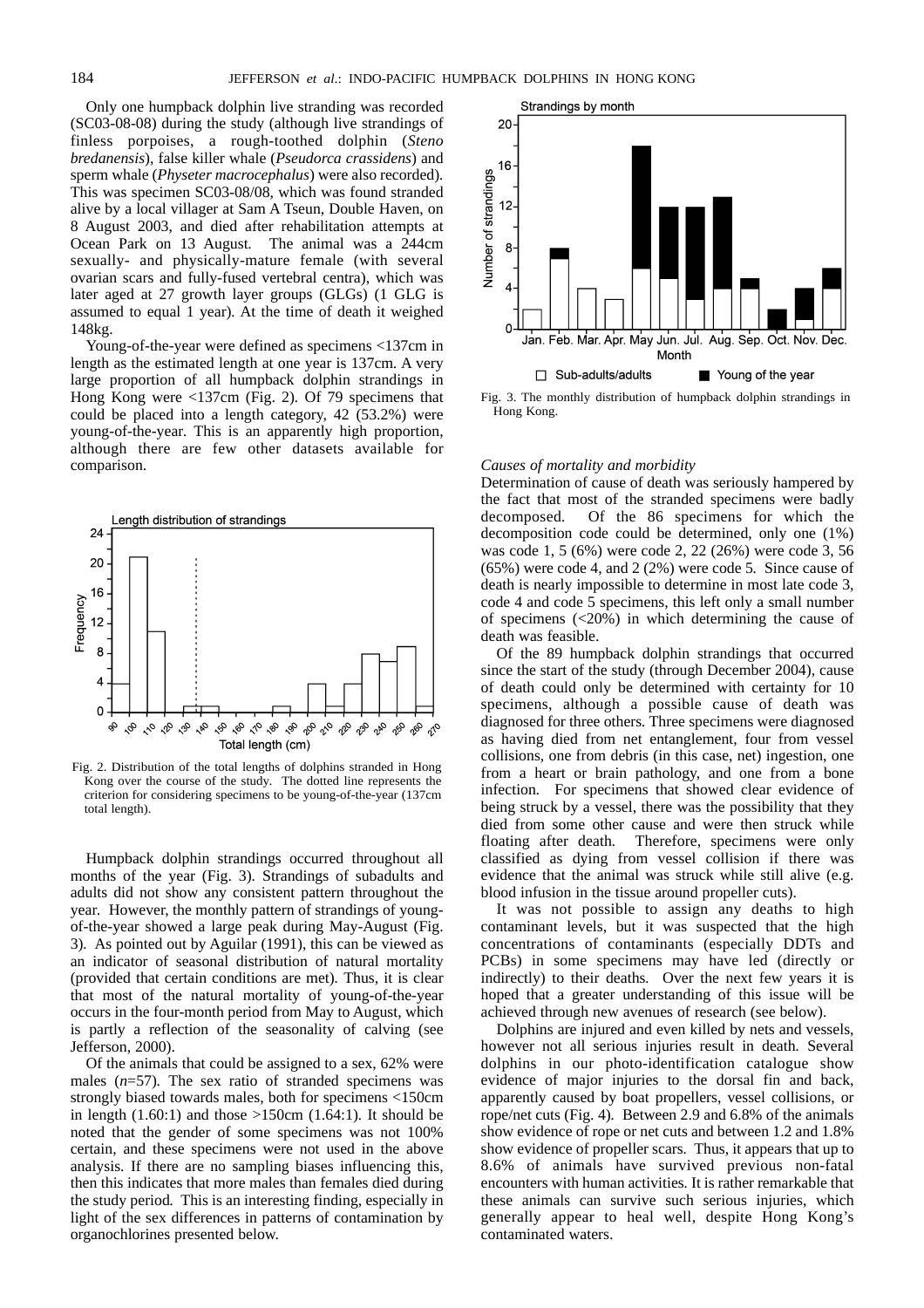

Fig. 4. Four photo-identified individuals showing evidence of human-caused injury to the dorsal fin and/or back.

The live-stranded dolphin showed evidence of epidermal disease when it stranded and necropsy confirmed extensive skin lesions consisting of fissures/cuts and severe bilateral thickening/hypertrophy of the epidermis along the flanks (see Fig. 5)*.* This dolphin had previously been identified at sea from photos as CH76, which had been observed three times before it stranded, in both Hong Kong and Chinese waters*.* The first time was in Chinese waters just west of Lantau Island on 10 September 1998*.* It showed no evidence of dermal disease at this time*.* The second time was in the West Lantau area on 16 April 2002*.* The skin disease that the dolphin had when it stranded was clearly present in the photos taken in April 2002, as well as in photos from a sighting on 26 February 2003, and so the dolphin had the condition for at least 16 months*.* Laboratory analyses of a biopsy of infected skin showed parakeratosis and acanthosis, with a mild chronic inflammatory infiltrate in the papillary dermis and around the capillaries*.* There was no evidence of fungal or bacterial microrganisms, nor of any malignancy*.* The skin condition was not thought to be related to the cause of death, which was probably from a brain or heart pathology*.* Laboratory results of samples taken at necropsy for confirmation are pending and contaminant data are not yet available for this specimen.

#### *Contaminant concentrations*

In general, for organochlorines, concentrations were high for cetaceans and on average males had concentrations several times higher than those of females. For **ZDDTs**, males averaged 117.3 $\mu$ g g<sup>-1</sup> wet wt. ( $\pm$  SD 125.66, range = 5-380,  $n=22$ ) and females averaged 28.8 $\mu$ g g<sup>-1</sup> wet wt. ( $\pm$ SD 19.11, range = 5-76,  $n=17$ ). For  $\Sigma$ PCBs, males averaged 31.7 $\mu$ g g<sup>-1</sup> wet wt. ( $\pm$  SD 23.21, range = 2-83, *n*=22) and females  $10.8\mu$ g g<sup>-1</sup> wet wt. ( $\pm$  SD 7.80, range = 1-30, *n*=17).



Fig. 5. Humpback dolphin live-stranded in August 2003 (SC03-08/08) showing evidence of a skin disease (see text)*.* The lower photo shows the same dolphin on 16 April 2002, swimming off the west coast of Lantau Island, with evidence of the disease already present.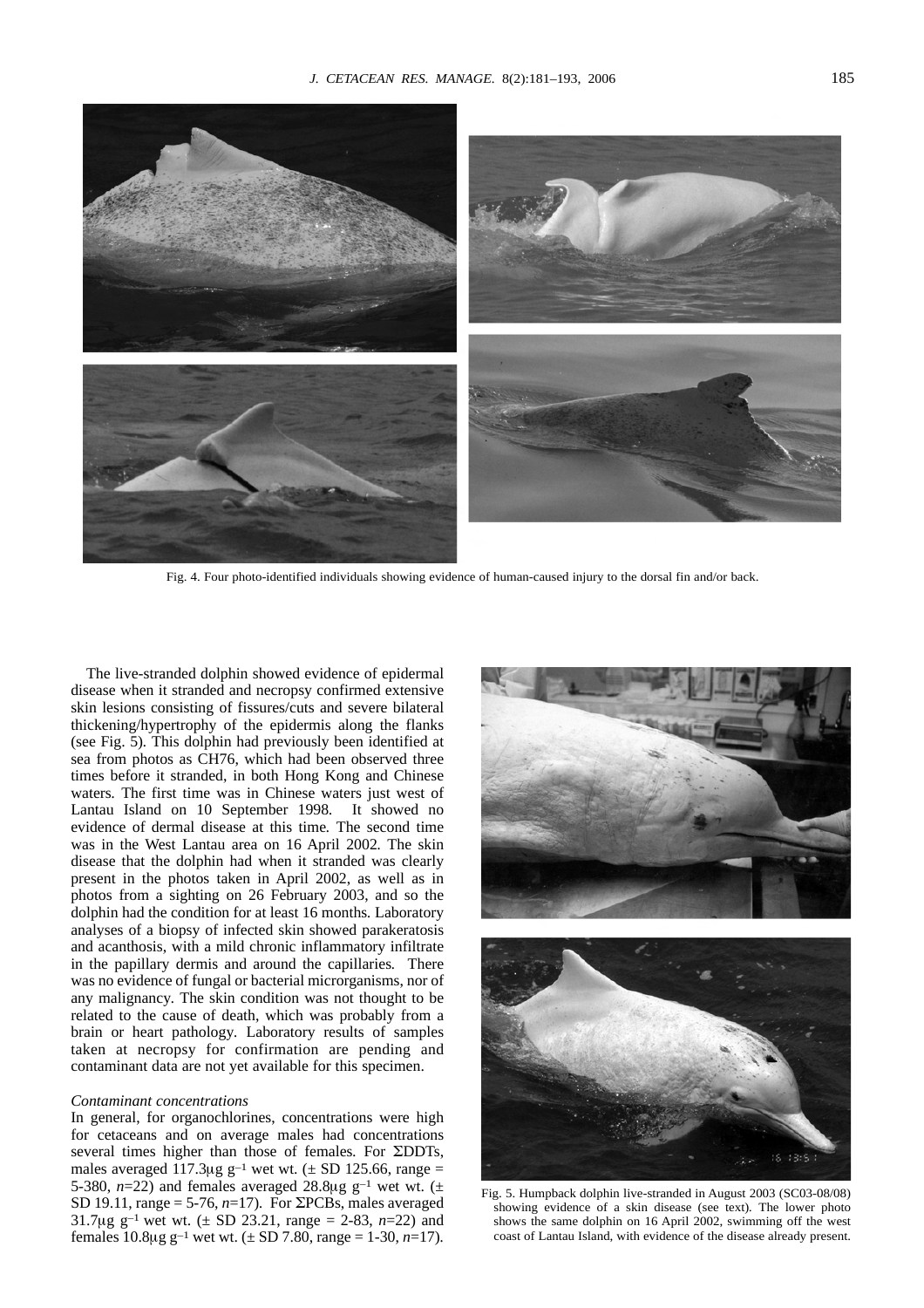There was considerable variability, and often animals of the same sex and similar age showed widely scattered values (Fig. 6).  $\Sigma$ HCH concentrations for males averaged 0.9 $\mu$ g g<sup>-1</sup> wet wt. ( $\pm$  SD 0.69, range = 0.1-2,  $n=16$ ) and for females 0.2 $\mu$ g g<sup>-1</sup> wet wt. ( $\pm$  SD 0.19, range = 0-0.5, *n*=6).



Fig. 6. Developmental patterns of SDDTs (upper) and SPCBs (lower) for male and female dolphins in Hong Kong*.* Contaminant data are presented on a logarithmic scale*.* The dotted lines represent the average age at sexual maturity for females and males.

For DDTs, most males had somewhat lower levels at birth, and then tended to have slightly increasing concentrations in later age classes (Fig. 6)*.* The pattern for females was for much lower levels, which tended to increase somewhat until about 8-10 years of age, then to decrease until about 28 years and then to increase again (Fig. 6)*.* When comparing the present data to those of bottlenose dolphins in the southeast United States (which have a similar life history – see Wells, 2000), DDT concentrations tend to be much higher for Hong Kong humpback dolphins, while PCBs are generally lower (except in adult females, in which they are slightly higher – Table 1)*.* In both species, adult females had the lowest levels, but the reduction for adult females was not as pronounced in our data as it was for the bottlenose dolphin data (see Schwacke *et al.*, 2002; Hansen *et al.*, 2004).

Over time, DDT breaks down and is metabolised into DDD and DDE, and the relative proportions of these three compounds in the SDDTs can tell us something about the timing of input of the DDT into the system (see Aguilar, 1984; Parsons and Chan, 1998)*.* On average, in this study only a small proportion of the  $\Sigma$ DDTs was made up of DDT and the largest amount was made up of DDE, although there was substantial variability (Fig. 7)*.* The average proportion of DDT:DDD:DDE was 18.4%:28.5%:53.1%*.* The proportion of DDE is actually relatively low in comparison to that found in marine mammals from other regions of the Pacific, where it typically makes up between 70 and 95% (Prudente *et al.*, 1997)*.* This suggests that the DDT in Hong Kong is from a relatively recent or nearby source, and may still be entering the dolphins' ecosystem, despite being banned in China in the early 1980s*.* Recent investigations indicate that a pesticide named Dicofol, currently being used in China to control mites in orange and eggplant growing areas, contains DDT as an impurity*.* A sample of Dicofol has been analysed and found to contain 2.4% DDT, which constitutes 1.8% of the active ingredient (PKSL)*.* This is a serious concern, which needs to be addressed.

Development of PCB concentrations showed a broadly similar pattern to those of DDTs, with males having in some cases very high levels even at birth, and then a tendency to increase fairly rapidly (Fig. 6)*.* Females also showed a similar pattern to DDTs, with an initial increase until about 8-10 years and then a decrease, and finally another increase late in life (Fig. 6). Unfortunately, there were not enough data to examine developmental patterns for HCHs.

There was a correlation between DDT and PCB concentrations; however this was not a one-to-one relationship (Fig. 8)*.* Interestingly, DDTs (reaching nearly 500 $\mu$ g g<sup>-1</sup> wet weight) tended to increase much more rapidly than PCBs, which remained below  $100\mu g g^{-1}$  wet weight*.* Again, this is consistent with the idea that there may be a localised source of DDT into the western marine waters of Hong Kong (see Parsons and Chan, 1998).

Among the three classes of organochlorines analysed, DDTs made-up the largest fraction (68-78%) in all age classes, while PCBs only made-up 22-32%*.* HCHs made-up a negligible proportion (<0.01%) in all classes*.* However, there was an interesting difference between juveniles/adult males and adult females*.* Compared to the other age classes, adult females had a lower proportion of DDTs (68% vs. 76- 78%), and a correspondingly higher proportion of PCBs (32% vs. 22-23%)*.* A similar situation was found for several bottlenose dolphin populations in the southeast United States, and it is thought that this is due to DDT compounds being more efficiently transferred from mother to calf than PCBs (Hansen *et al.*, 2004)*.* 

Organochlorine concentrations in blubber samples of the biopsied dolphins are shown in Table 2*.* These are the first contaminant data we have been able to obtain from living, free-ranging dolphins of this population, and these data are not subject to the serious biases that may affect our stranding samples (see below)*.* However, it must be noted that the biopsy sampling did not sample the more active inner layer that probably has the highest concentration of contaminants. The quality and reliability of the biopsy data are much higher than for strandings*.* When comparing data from biopsy samples with those from stranded samples of various levels of decomposition, indications are that the DDT levels are substantially lower in the biopsied dolphins than in the stranded specimens and it appears that in general decomposition and/or stranding increases the apparent concentrations of DDTs in the blubber (Table 3)*.* There does not appear to be a similar relationship for PCBs and HCHs; however, it must be cautioned that this analysis is based on a very small sample*.* Further biopsy data are required to conduct a more reliable analysis.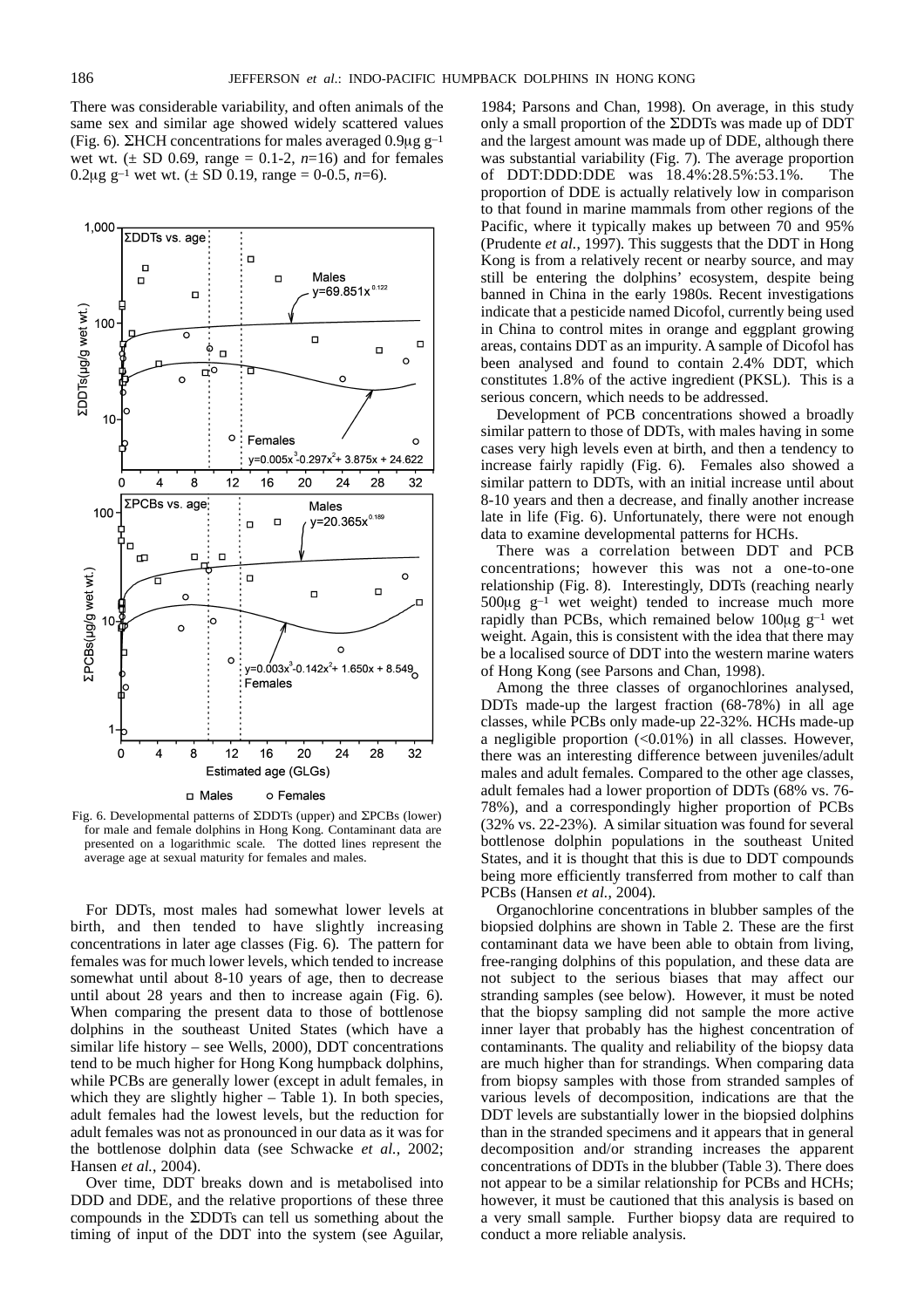Summary statistics for major classes of OCs ( $\mu$ g g<sup>-1</sup> wet weight) for Hong Kong humpback dolphins. Data from bottlenose dolphin populations along the US east coast are from Schwacke et al.  $(2002)$  and Hansen et al.  $(2004)$ .

|               |               | Hong Kong |       |        |           |                          |                       |
|---------------|---------------|-----------|-------|--------|-----------|--------------------------|-----------------------|
| Contaminant   | Age class     | n         | Mean  | SD     | Range     | Bottlenose dolphin means | Hong Kong levels      |
| $\Sigma$ DDTs | Juveniles     | 31        | 67.4  | 83.50  | 3-380     | $17.8 - 28.8*$           | Much $(2-4x)$ higher  |
|               | Adult males   |           | 132.7 | 164.63 | 5-470     | $12.6 - 51.9*$           | Much $(5-11x)$ higher |
|               | Adult females | 6         | 28.1  | 17.60  | $7 - 55$  | $4.0 - 4.4*$             | Much $(6-7x)$ higher  |
| $\Sigma$ PCBs | Juveniles     | 31        | 20.2  | 18.39  | $1 - 72$  | 38.3-86.2                | Much $(2-4x)$ lower   |
|               | Adult males   |           | 37.1  | 27.98  | $11 - 83$ | 70.3-91.2                | Much $(2x)$ lower     |
|               | Adult females | 6         | 13.2  | 11.75  | $3 - 30$  | $4.2 - 10.3$             | Similar to 3x higher  |

\*Data in µg g<sup>-1</sup> lipid weight basis.



Fig. 7. Relative proportions of DDT and its metabolites in the total

DDTs from dolphins stranded in Hong Kong*.* 



Fig. 8*.* Correlation between SDDTs and SPCBs in blubber samples from dolphins stranded in Hong Kong.

## **DISCUSSION**

#### **Potential biases**

It is important to recognise the significant limitations of the currently available data on ecotoxicology for these animals*.* 

#### *Interlaboratory variability*

Different laboratories use somewhat different techniques and equipment for conducting their work*.* Data on environmental contaminants in this study came from three different labs, and it is recognised that interlaboratory differences can be significant (Krahn *et al.*, 2003b)*.* There were few cases of duplication to check the variability involved, but when duplication did occur it suggested that the variability could be significant*.* In two cases, two different labs examined blubber samples from the same specimen and arrived at quite different results (51 vs. 2.8µg)  $g^{-1}$  for SDDTs and 1.7 vs. 9.4 $\mu$ g  $g^{-1}$  for SPCBs). These specimens were analysed at different times (years apart), and it is possible that intervening freezer breakdowns may have resulted in some real differences (see below), but nonetheless caution is required*.* Due to this potential problem, no attempts to analyse temporal trends in the contaminant dataset were made, since samples from different time periods were analysed by different labs*.* However, we do not believe that this possible bias will have a serious effect on the analyses presented here since, with one exception<sup>1</sup>, all the comparisons presented use data from multiple labs in each group for comparison*.* The effect of the inter-laboratory variability will therefore be to exaggerate the variability in the compared groups and make determinations of differences more difficult*.* While this is not desirable, it is a more conservative and therefore more cautious approach than a situation in which the detection of apparent (but not real) differences were encouraged.

#### *Effects of decomposition*

As has been stated above, the vast majority of the specimens available for this study were badly decomposed (codes late 3 and 4)*.* Decomposition is known to alter contaminant levels in an unpredictable manner (Borrell and Aguilar, 1990)*.* In addition, the several freezer breakdowns resulted in significant additional decomposition of samples*.* Some evidence was found that DDT, but not PCB and HCH concentrations, may be significantly affected by decomposition*.* It is not possible to reliably evaluate the effects of the various levels of decomposition, but it must be considered when interpreting the data*.* Clearly, it would be better to deal with data from fresh specimens, where such problems are avoided.

#### *Problems with using stranded specimens*

The limitations of using samples collected from stranded specimens for contaminant studies must be acknowledged*.* Besides the obvious problems of decomposition (discussed above), there are potentially strong biases associated with the fact that specimens that strand are clearly not representative of the population as a whole*.* As many of these animals are sick, they are not good subjects for examining the levels of contaminants that the population is experiencing*.* This was clearly demonstrated by the results

<sup>&</sup>lt;sup>1</sup> The only exception is the situation in which we compared biopsy samples (all done by one lab) with stranding samples (all from two others)*.*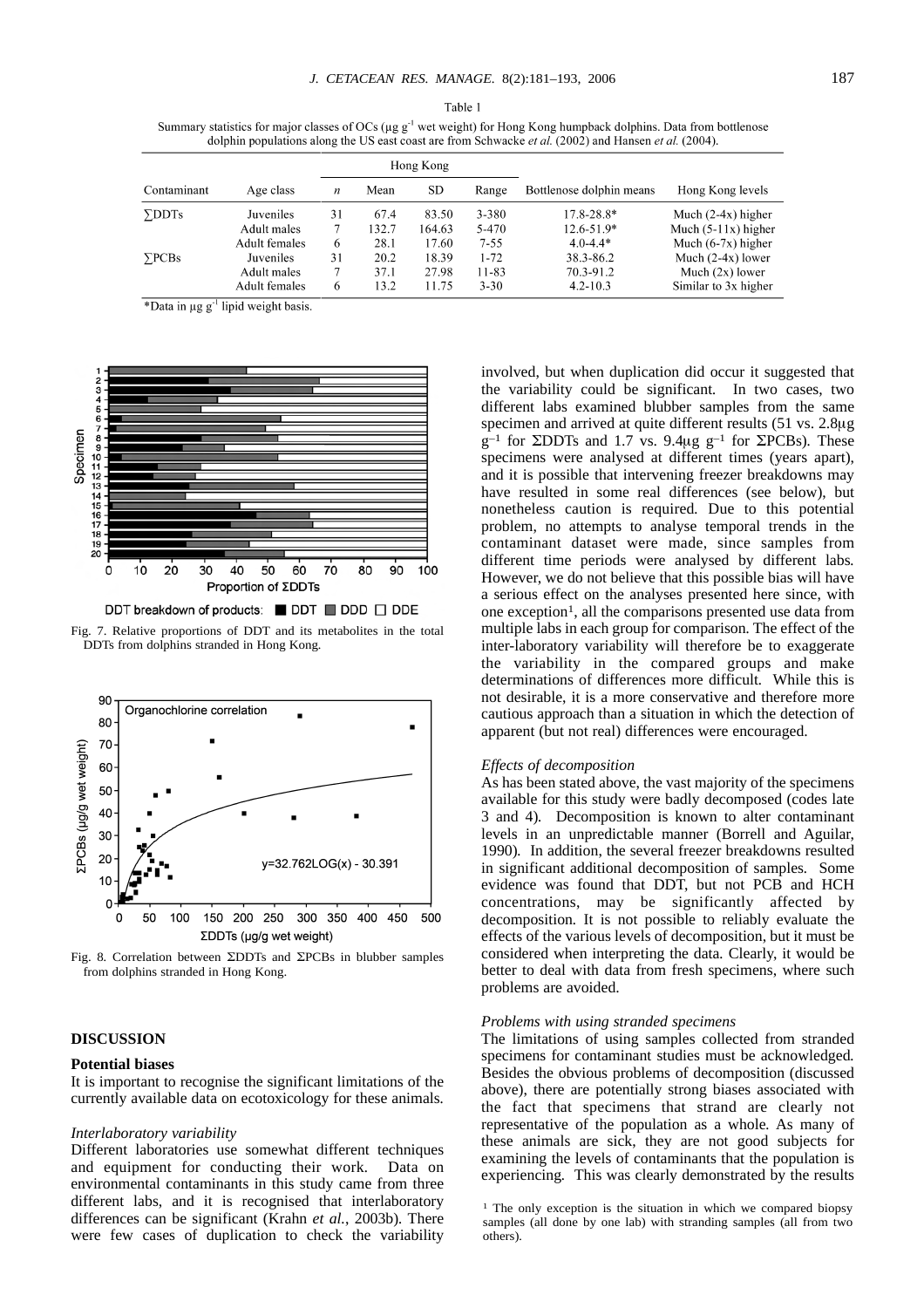Table 2 Concentrations of organochlorines (ng  $g^{-1}$  wet weight) in blubber biopsy samples collected in October and November 2004 in Hong Kong waters.

| Specimen No.                     | HKB <sub>1</sub> | HKB <sub>2</sub>                                 | HKB4             | HKB <sub>5</sub>        | HKB <sub>6</sub>   |
|----------------------------------|------------------|--------------------------------------------------|------------------|-------------------------|--------------------|
| Gender                           | Female           | Male                                             | Female           | Male                    | Male               |
| Repro Status                     | Unknown          | Mature?                                          |                  | Mature? Unknown Unknown |                    |
| Blubber wet $(g)$                | 0.09             | 0.16                                             | 0.09             | 0.11                    | 0.10               |
| $\partial$ -HCH                  | 27.33            | 25.94                                            | 46.11            | 15.36                   | 8.50               |
| $\beta$ -HCH                     | 295.00           | 149.07                                           | 684.69           | 2,113.33                | 1,309.89           |
| gamma-HCH                        | 13.56            | 3.94                                             | 18.67            | 941.09                  | 7.80               |
| delta-HCH                        | 7.89             | 3.56                                             | 7.89             | 15.55                   | 128.30             |
| $\Sigma$ HCHs                    | 343.78           | 182.51                                           | 757.36           | 3,085.33                | 1,454.49           |
| <b>HCB</b>                       | 8.00             | 30.50                                            | 17.00            | 40.82                   | 117.10             |
| Heptachlor                       | 59.56            | 17.31                                            | 82.33            | 59.00                   | 250.20             |
| HE                               | 495.78           | 139.44                                           | 215.11           | 285.27                  | 106.60             |
| Aldrin                           | 10.44            | 12.88                                            | 75.89            | 12.00                   | 87.40              |
| Dieldrin                         | 444.33           | 4,880.31                                         | 211.11           | 2,181.27                | 5,798.60           |
| Endrin                           | 113.89           | 149.44                                           | 2,626.67         | 217.36                  | 17.10              |
| Kepone                           | 70.89            | 1,097.06                                         | 780.11           | 1,308.55                | 25.50              |
| r- Chlordane                     | 61.67            | 112.63                                           | 41.11            | 233.36                  | 91.30              |
| a-Chlordane                      | 44.11            | 201.61                                           | 66.91            | 42.69                   | 397.40             |
| $\Sigma$ Chlordanes              | 105.78           | 314.24                                           | 108.02           | 276.05                  | 488.70             |
|                                  |                  |                                                  |                  |                         |                    |
| op-DDE                           | 11.21            | 90.00                                            | 9.05             | 36.36                   | 10.03              |
| pp'-DDE                          | 734.89           | 5,944.75                                         | 3,918.67         | 2,696.55                | 6,343.50           |
| op'-DDD                          | 28.33            | 548.38                                           | 60.67            | 95.00                   | 158.40             |
| pp'-DDD                          | 315.44           | 3,706.25                                         | 1,883.78         | 891.27                  | 2,497.10           |
| op'-DDT                          | 362.22           | 1,772.81                                         | 331.00           | 516.09                  | 1,319.90           |
| pp'-DDT                          | 560.33           | 4,585.69                                         | 1,778.78         | 637.36                  | 3,708.90           |
| $\Sigma$ DDTs                    | 2,012.42         | 16,647.88                                        | 7,981.95         |                         | 4,872.63 14,037.83 |
| PCB <sub>1</sub>                 | 135.56           | 631.38                                           | 445.78           | 914.09                  | 894.90             |
| PCB <sub>8</sub>                 | 120.00           | 227.81                                           | 285.00           | 122.73                  | 81.00              |
| PCB <sub>18</sub>                | 0.00             | 0.00                                             | 0.00             | 0.00                    | 133.40             |
| PCB <sub>29</sub>                | 39.89            | 890.81                                           | 73.33            | 468.73                  | 515.84             |
| PCB 50                           | 0.00             | 0.00                                             | 49.11            | 40.18                   | 44.20              |
| PCB <sub>28</sub>                | 0.00             | 0.00                                             | 0.00             | $_{0.00}$               | 0.00               |
| <b>PCB 52</b>                    | 609.00           | 467.75                                           | 796.44           | 785.73                  | 864.30             |
| <b>PCB 104</b>                   | 0.00             | 0.00                                             | 0.00             | 0.00                    | 325.10             |
| <b>PCB 44</b>                    | 197.22           | 50.63                                            | 273.78           | 288.45                  | 317.30             |
| <b>PCB 66</b>                    | 0.00             | 329.06                                           | 147.56           | 144.91                  | 310.50             |
| <b>PCB 101</b>                   | 198.67           | 494.50                                           | 144.56           | 140.36                  | 360.50             |
| <b>PCB 87</b>                    | 435.11           | 1,029.94                                         | 2,442.56         | 1,285.45                | 344.90             |
| PCB <sub>77</sub>                | 86.33            | 113.31                                           | 120.89           |                         | 108.27 11,085.60   |
| <b>PCB 154</b>                   | 0.00             | 0.00                                             | 0.00             | 0.00                    | 450.70             |
| <b>PCB 118</b>                   | 0.00             | 3,549.25                                         | 0.00             | 46.36                   | 51.00              |
| <b>PCB 188</b>                   | 0.00             | 1,451.38                                         | 128.11           | 85.00                   | 346.60             |
| <b>PCB 153</b>                   | 126.22           | 460.25                                           | 302.89           | 167.09                  | 270.10             |
| <b>PCB 105</b>                   | 0.00             | 343.25                                           | 0.00             | 0.00                    | 0.00               |
| <b>PCB 138</b>                   | 257.44           | 126.75                                           | 553.56           | 371.27                  | 1,682.90           |
| PCB 126                          | 0.00             | 1.201.69                                         | 0.00             | 0.00                    | 129.00             |
| PCB 187                          | 168.33           | 228.06                                           | 193.11           | 91.73                   | 440.60             |
| <b>PCB 128</b><br><b>PCB 200</b> | 39.56<br>24.44   | 166.00<br>72.06                                  | 60.56<br>53.45   | 57.73<br>11.64          | 209.80<br>35.60    |
|                                  |                  |                                                  |                  |                         |                    |
| <b>PCB 180</b><br><b>PCB 170</b> | 111.89<br>12.00  | 953.25<br>416.44                                 | 479.56<br>149.22 | 231.82<br>91.73         | 696.70<br>292.70   |
| <b>PCB 195</b>                   | 6.56             | 26.06                                            | 0.00             | 3.73                    | 33.60              |
| <b>PCB 194</b>                   | 55.56            | 740.88                                           | 307.11           | 59.91                   | 461.50             |
| <b>PCB 206</b>                   | 7.33             | 66.88                                            | 11.89            | 42.09                   | 4.60               |
| <b>PCB 209</b>                   | 17.11            | 131.69                                           | 111.56           | 29.18                   | 29.20              |
| $\Sigma$ PCBs                    |                  | 5,296.44 28,336.12 14,260.02 11,176.36 40,824.28 |                  |                         |                    |

of the study by Jepson *et al.* (2005)*.* While these specimens represent the major source of data, alternative data sources are required.

#### *Potential problems of stratification of blubber layer*

The blubber biopsy samples collected in this project did not necessarily sample the entire blubber depth; the relatively short biopsy tips were used to avoid potential problems of penetrating the muscle layer below*.* Due to indications of stratification of contaminants within the blubber layer (e.g. see Krahn *et al.*, 2003a), there may be some bias in the biopsy contaminant results*.* These were minimised by splitting the blubber sample longitudinally, but some potential bias still remains.

While such potential biases may limit the reliability of the toxicology results of this study, the present study represents a first step and we view the results as preliminary*.* Despite this, we do not believe that the analyses presented here are significantly biased*.* An important lesson from this preliminary study is that future studies must attempt to overcome the potential problems discussed above. Significant advantages can be achieved through a dedicated programme of biopsy sampling (see below).

However, biopsy sampling also has the potential for some bias*.* This is mainly due to blubber stratification*.* How much this affects the data in Tables 2 and 3 is not yet known*.* However, by obtaining larger samples of biopsy data for comparison, and also by conducting specific studies comparing organochlorine concentrations from 'full-depth' blubber samples with subsamples taken from only the outer layers (e.g. see IWC, In press) it is hoped this can be further understood.

## **Levels and causes of mortality**

While Cockcroft (1991) found that 28% of the humpback dolphins he examined from South Africa showed either recent or healed shark attack wounds, no evidence of such wounds was found on any of the dolphins examined in this study. Although at least three species of large, predatory shark potentially pose a threat to dolphins in Hong Kong, the great white (*Carcharodon carcharias*), tiger (*Galeocerdo cuvieri*) and bull (*Carcharinus leucas*) sharks (see Parsons and Jefferson, 2000), only the latter two are known to occur regularly in estuaries (where the dolphins are found). In fact, within Hong Kong, records of sharks in the western, estuarine waters are rare and we have not observed a shark in over 10 years of intensive surveys of these waters.

Comparison of the present results on strandings and mortality with those from other coastal and inshore dolphin populations is difficult since there are few other comparable published results.

Table 3 Effects of decomposition level on organochlorine concentrations ( $\mu$ g g<sup>-1</sup> wet weight). Code 1 specimens are from biopsy samples of living individuals.

|                |                  | $\Sigma$ DDTs     |                          | $\sum$ PCBs      |                          | $\sum$ HCHs    |                          |  |
|----------------|------------------|-------------------|--------------------------|------------------|--------------------------|----------------|--------------------------|--|
| Decomp code    | $\boldsymbol{n}$ | $Mean \pm SD$     | Range                    | Mean $\pm$ SD    | Range                    | $Mean \pm SD$  | Range                    |  |
| 1 (biopsy) $*$ |                  | $9.1 \pm 5.49$    | $2.0 - 16.7$             | $20.0 \pm 12.88$ | $5.3 - 28.3$             | $1.2 \pm 1.06$ | $0.2 - 3.1$              |  |
| ↑              |                  | 55.0              | $\overline{\phantom{0}}$ | 30.0             | $\overline{\phantom{0}}$ | 0.4            | $\overline{\phantom{a}}$ |  |
|                | 15               | $63.5 \pm 111.30$ | $5.1 - 470.0$            | $20.3 \pm 20.93$ | 3.3-78.0                 | $0.6 \pm 0.48$ | $0.0 - 1.4$              |  |
| 4              | 27               | $82.3 \pm 95.90$  | 3.3-380.0                | $22.7 \pm 21.06$ | $0.8 - 83.0$             | $0.7 \pm 0.63$ | $0.1 - 2.2$              |  |
|                | 0                | nd                | ۰.                       | nd               | $\sim$                   | nd             | ۰.                       |  |

"It should be recognised that, while any differences between code 1 and other samples are probably mainly a result of decomposition, there are other differences that could also explain them (see text for additional discussion).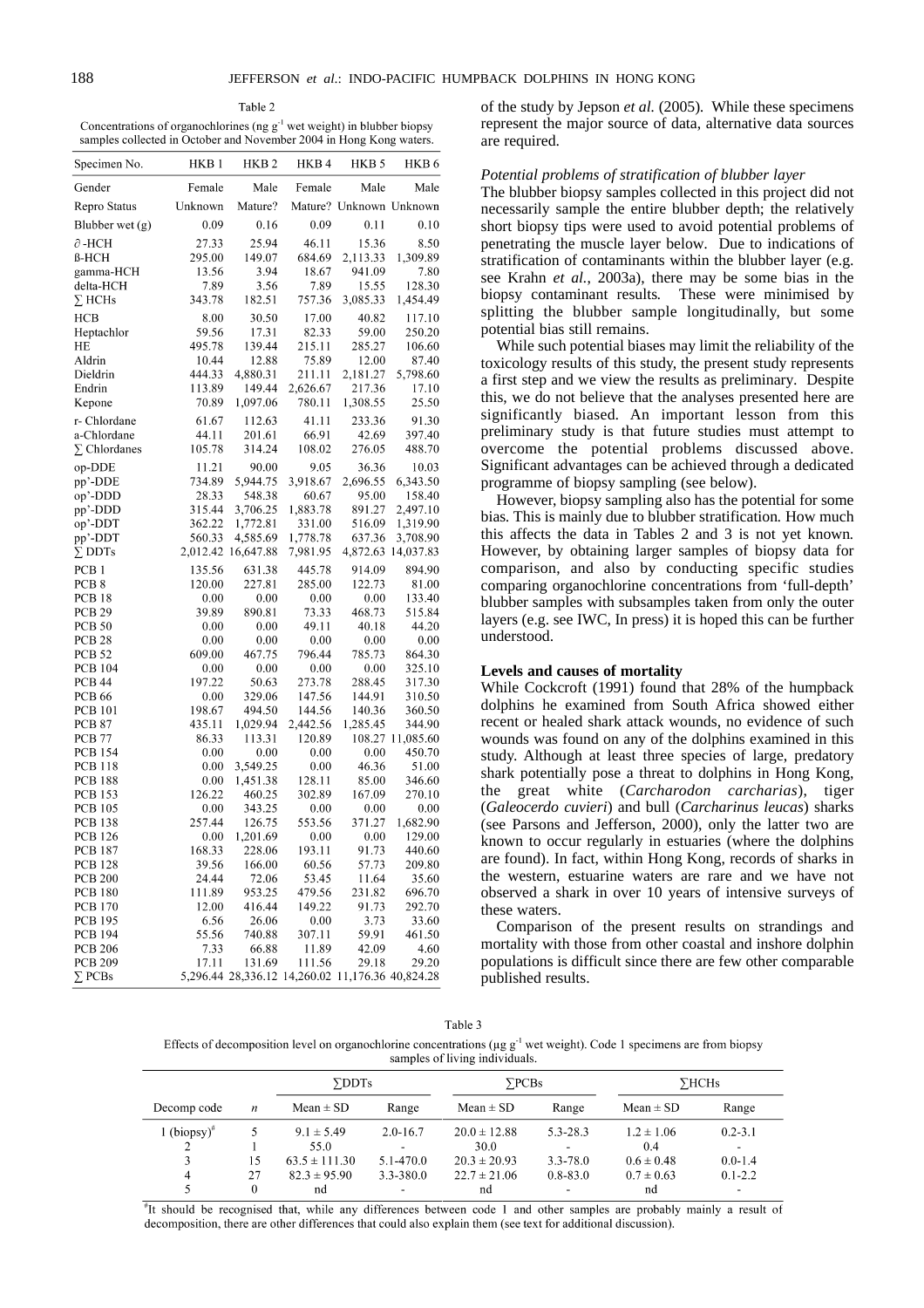The one exception is the long-term research programme on bottlenose dolphins along the west coast of Florida, USA, with stranding data extending back 18 years (see Wells, 2000; Wells *et al.*, 2004)*.* Bottlenose dolphins in this area are ecologically similar to the Hong Kong/PRE humpback dolphin population, inhabiting mostly inshore waters, having similar life history characteristics and even sharing a spring to summer calving peak (see Wells, 2000)*.* The yearly number of strandings in Florida (mean=17 – Hurst *et al.*, unpublished2) is broadly similar to that in Hong Kong (mean=9.7)*.* Among the major diagnosed causes of death in Florida were fisheries/human interaction, and trauma of unknown possibly anthropogenic origin (see Hurst *et al.*, unpublished)*.* Their results are similar to those presented here, indicating that fisheries interactions and vessel collisions may be the major causes of death.

There are some differences between the datasets, however*.* For Florida bottlenose dolphins, the proportion of males among the known-sex strandings (51.8% – Hurst *et al.*, unpublished) is substantially lower than in the study presented here, in which it comprises 62.1%*.* It thus appears that a higher proportion of males may be dying in Hong Kong waters vs. Florida waters*.* Finally, the proportion of young-of-the-year appears to be much higher in Hong Kong waters*.* For Florida, only 14.5% of strandings are <125cm neonates, and even when one considers the proportion of animals less than three years of age  $(<210cm)$ , the proportion still only comprises 44% (Hurst *et al.*, unpublished). Along the Atlantic coast of the United States (Massachussetts to South Carolina), bottlenose dolphin young-of-the-year made up between 17.7 and 26.6% of strandings (Mead and Potter, 1990); in South Carolina, young-of-the-year (<184cm) made up 39.9% of strandings (McFee and Hopkins-Murphy, 2002); and in Texas they made up 20% (Fernandez and Hohn, 1998)*.* By contrast, in Hong Kong 53.2% of all our strandings are of animals estimated to be less than one year old*.* Even more striking is that the vast majority of these animals are clearly less than a few months old*.* The much higher proportion of young calves among strandings in Hong Kong is consistent with the hypothesis that organochlorines are having a significant impact on dolphin survival (see below).

## **Effects of contaminants**

In recent years, considerable work has been done on organochlorines and their effects on cetaceans (e.g. see Reijnders *et al.*, 1999a)*.* Risk assessment studies have indicated that the high levels of organic contaminants in Hong Kong waters have probably caused damage to the marine environment and to seafood consumers (Connell *et al.*, 1998)*.* Organic chemicals (including PCBs, hydrocarbons and pesticides such as DDT) are a potential threat to cetaceans, because they bioaccumulate in top predators and are passed from generation to generation; due to the absence or reduction of certain enzymes, cetaceans have a low capacity to metabolise (and thus detoxify) these compounds (Tanabe *et al.*, 1994).

Organochlorine concentrations in Hong Kong humpback dolphins are relatively high, and DDT and PCB levels are even higher than in the finless porpoise population that occurs in Hong Kong (Jefferson *et al.*, 2002a; Ramu *et al.*, 2005)*.* This is not surprising, as the dolphins live in the estuary of the Pearl River, and are probably nearer the presumed source of the contaminants than are finless porpoises, which have a more southern and offshore distribution (see Jefferson *et al.*, 2002b)*.* There is also evidence that DDT use still continues in some parts of the Pearl River Estuary (Fu *et al.*, 2003).

For a number of species, including some marine mammals, organochlorines have been reported to interfere with reproductive capacity (causing failed egg implantation, testis abnormalities, and reduced testosterone levels), cause immunosuppression (lowered resistance to disease), and have carcinogenic (cancer-causing) and teratogenic (developmental) effects (Tanabe and Tatsukawa, 1991; Busbee *et al.*, 1999; Reijnders, 2003)*.* Exposure during early development can affect the endocrine, reproductive, immune and nervous systems, sometimes not expressing its effects until adulthood*.* Although direct cause-effect links have not been identified, it has been found that high concentrations of PCBs and DDE are correlated with lowered testosterone levels in the blood of Dall's porpoises (*Phocoenoides dalli*) in the North Pacific (Subramanian *et al.*, 1987)*.* Similarly, Martineau *et al.* (1988) found that industrial contaminants were correlated with lesions and cancer-like tumours in white whales (*Delphinapterus leucas*) in the St. Lawrence Estuary; many of these were implicated in the animals' deaths*.* High levels of organochlorines were associated with suppressed immune response of bottlenose dolphins in the southeastern USA (Lahvis *et al.*, 1995)*.* Cockcroft (1989) suggested that organochlorine concentrations of humpback dolphins in South Africa may be high enough to impair reproductive function of male humpback dolphins and to prove fatal to neonates of primiparous females3*.* High concentrations of organochlorine are also suspected to have been a causal factor in the die-offs of dolphins in the Mediterranean Sea and northeastern United States in recent years (Kannan *et al.*, 1993; Reijnders, 1996; Aguilar, 2000)*.* While this link has not yet been clearly and unequivocally proven, there is good reason to be concerned about such factors (Kennedy, 1999)*.* As Reijnders (2003) cautioned, the etiology of marine mammal disorders and the roles that contaminants might play remains uncertain and more detailed work is clearly required to clarify potential cause-effect relationships in cetaceans (e.g. Van Waerebeek, 1999).

Levels of organochlorines have been analysed in humpback dolphin tissues from only a few areas: South Africa (Cockcroft, unpublished<sup>3</sup>); India (Tanabe *et al.*, 1993; Tanabe *et al.*, 1996; Prudente *et al.*, 1997); Taiwan (Chou *et al.*, 2004) and Hong Kong (Parsons and Chan, 1998; Minh *et al.*, 1999; 2000a; b; c; this study)*.* Although sample sizes have generally been very low, concentrations of at least certain organochlorines appear to be relatively high everywhere that they have been examined*.* Three adult male humpback dolphins from India showed PCB levels about an order of magnitude lower than in Hong Kong, although DDT levels were broadly similar (Tanabe *et al.*, 1993; Prudente *et al.*, 1997)*.* A single adult male from Taiwan also had much lower PCB levels than specimens from Hong Kong (Chou *et al.*, 2004)*.* Such comparisons of different studies must be viewed with caution, as

<sup>2</sup> Hurst, G.E., Fauquier, D.A., Barros, N.B., Gorzelany, J.F., Lipscomb, T.P., Kinsel, M.J. and Wells, R.S. 2003. Bottlenose dolphin*,* (*Tursiops truncatus*), strandings and mortality on the west coast of Florida, 1985- 2002. Unpublished abstract presented at the Fifteenth Biennial Conference on the Biology of Marine Mammals, Greensboro, NC, 14- 19 December 2003.

<sup>3</sup> Cockcroft, V.G. 1989. Biology of Indo-Pacific humpback dolphins (*Sousa plumbea*) off Natal, South Africa. Paper presented at the Eighth Biennial Conference on the Biology of Marine Mammals, Pacific Grove, California. December 1989. Unpublished.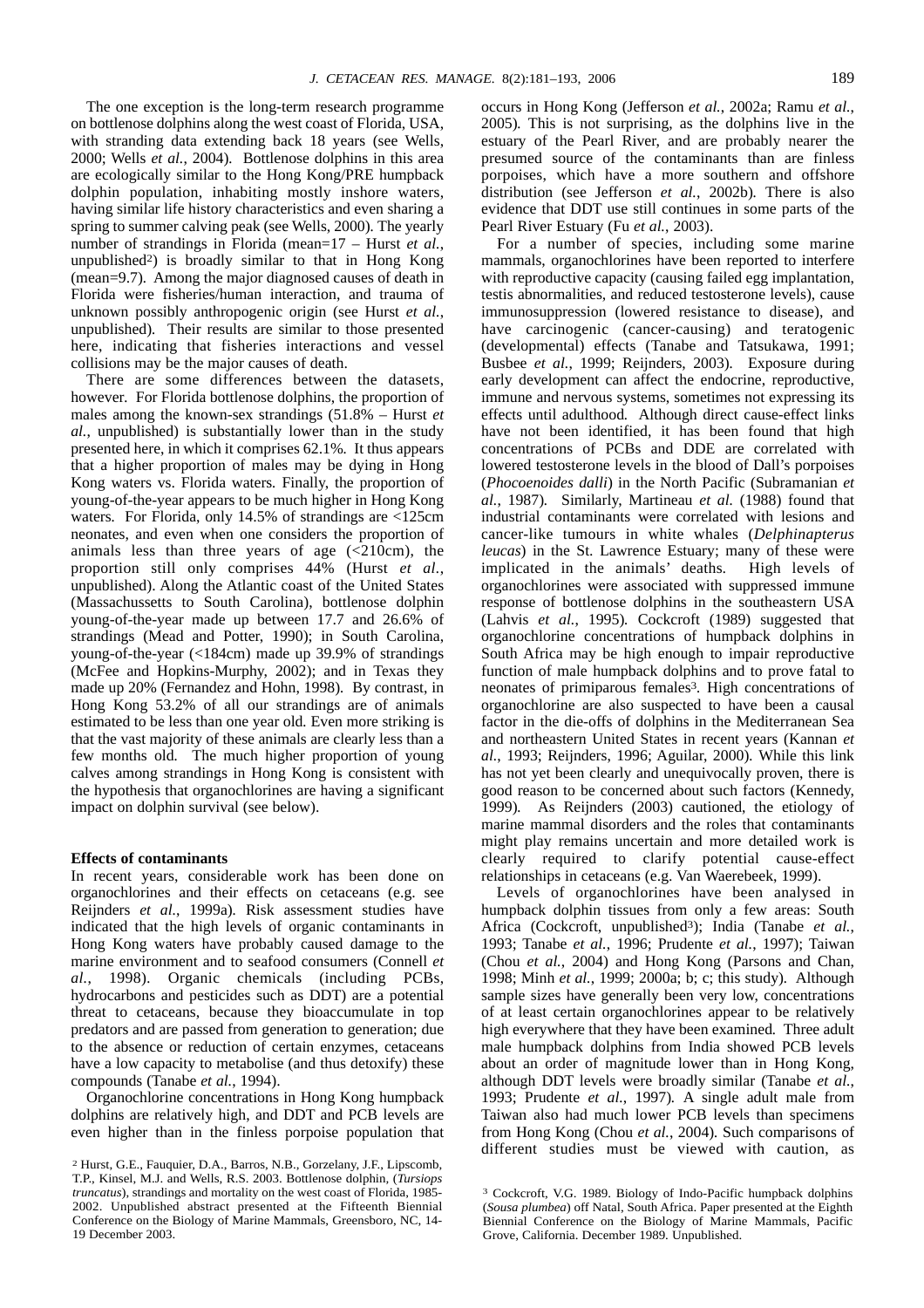interlaboratory variability in methods and presentation may cause confounding factors (Krahn *et al.*, 2003b)*.* However, the general pattern is likely to still be apparent.

In a recent probabilistic risk assessment of the effects of PCBs on bottlenose dolphin reproduction in the southeast United States, Schwacke *et al.* (2002) compared the levels of PCBs in three different populations and developed a predictive framework for examining health risks to the dolphins*.* Their results suggested that the levels of PCB exposure that the three populations were experiencing were causing serious impairment of reproductive success (reductions of 60-79% – Schwacke *et al.*, 2002)*.* This may occur primarily through delayed age of primiparity, increased prevalence of stillbirths, increased neonatal mortality, or some combination of these*.* A study of concentrations of PCBs in known females and their young from the Sarasota Bay bottlenose dolphin population, confirmed that females 'dump' a large contaminant load to their offspring, especially the first-born (Wells *et al.*, 2005)*.* It is therefore instructive to compare the levels of PCBs in different age classes between these two closely-related species (Table 1)*.* While the mean concentrations of PCBs were generally lower in Hong Kong dolphins (vs. in the same age class of bottlenose dolphins) for juvenile and adult male age classes, the mean was somewhat higher for adult females, the age class that might be most influenced by these effects*.* 

In general, the reduction of OC concentrations for adult female humpback dolphins (compared to adult males) was not nearly as strong as it was for adult female bottlenose dolphins, despite the very similar life history of the two species (Table 1)*.* For DDTs, bottlenose dolphin females had levels only 8-13% those of males, while for humpback dolphins they were 21% those of adult males*.* Similarly for PCBs, bottlenose dolphin females had levels of 6-11% male levels, while humpback dolphin female levels were 36% those of males (see Schwacke *et al.*, 2002; Hansen *et al.*, 2004)*.* We hypothesise that this may be due to reduced reproductive output (or at least reduced calf survival) of Hong Kong humpback dolphins, which would result in less opportunity for females to depurate and thereby reduce the levels of OCs that they possess*.* This is clearly just conjecture at this point and there are clearly other reproductive factors that could affect the levels of organochlorines (see Kajiwara *et al.*, 2002)*.* However, the pattern of apparent high neonatal mortality observed is consistent with this idea*.* Further work is required to confirm or deny our hypothesis.

It has been suggested that the apparently high level of neonatal mortality seen among Hong Kong humpback dolphins (ca. 53% of strandings are young-of-the-year) is related to organochlorine contamination, although this cannot be confirmed at this point (Parsons and Chan, 1998; Jefferson, 2000)*.* Concentrations of PCBs similar to those in blubber have been found in milk in the stomachs of calves from this population, clearly demonstrating the potential for mother-to-offspring transfer (Parsons and Chan, 1998)*.* Cockcroft *et al.* (1989) provided evidence suggesting that in South African bottlenose dolphins, offspring receive a large portion of the mother's OC load in the first seven weeks post-partum*.* Later, Kuss (1998) demonstrated what had previously only been hypothesised, that first-born bottlenose dolphin calves receive a much higher contaminant load from their mother's milk than later-born calves*.* Their organochlorine concentrations were 2-5 times higher than those of a fourth-born calf of similar age (Kuss, 1998)*.* Wells *et al.* (2005) provided further support for such a scenario*.* No data on birth order of calves were obtained in this study, but a similar phenomenon may be occurring*.* Some female humpback dolphins may have trouble successfully rearing their first calf, at least partially due to contaminant issues and thus cannot effectively offload their contaminant burden*.* If this were true, the succeeding calf would receive a similar contaminant load to the first-born*.* If it in turn did not survive, the cycle would continue*.* Again, at this point this is conjecture, but the data presented here have seemingly high levels of neonate mortality and apparently small differences in organochlorine concentrations between adult males and females (see above) which are consistent with such a scenario.

One important point to consider is that young calves appear to be especially vulnerable to the damaging effects of environmental contaminants and it is likely that increased amounts of organochlorines would affect calf survival*.* Especially for the organic contaminants, the 'dumping' of loads of contaminants to the offspring (in particular the first born) may be a very serious issue (see Tanabe *et al*., unpublished4)*.* The problem here is that the newborn (especially the first-born calf) gets overloaded with contaminants at a vulnerable stage of its growth, and this has been suggested to result in increased calf mortality*.* This phenomenon has been described for fin whales (*Balaenoptera physalus*) (Aguilar and Borrell, 1994), striped dolphins (*Stenella coeruleoalba*) (Tanabe *et al.*, unpublished; Borrell *et al.*, 1996), Indo-Pacific bottlenose dolphins (*Tursiops aduncus*) (Cockcroft *et al.*, 1989), longbeaked common dolphins (*Delphinus capensis*) (Cockcroft *et al.*, 1990), killer whales (*Orcinus orca*) (Ylitalo *et al.*, 2001), Dall's porpoises (Subramanian *et al.*, 1987; 1988) and finless porpoises (Jefferson *et al.*, 2002a)*.* The present data from humpback dolphins in Hong Kong suggest that this is also the case with these animals*.* This may explain the seemingly-high levels of neonatal mortality for Hong Kong's dolphins (see above; Parsons and Jefferson, 2000; Ramu *et al.*, 2005)*.* The reason why male neonates appear to have higher levels than females is unknown*.* However, it is possible that this is caused by some sex-related difference in the physiological process that occurs during gestation*.* This is worthy of further study.

## **Implications for conservation**

This study has provided further suggestions that the high levels of some environmental contaminants in Hong Kong are probably impacting the health, survival and reproduction of the Pearl River Estuary humpback dolphin population*.* Parsons (2004) also came to the same conclusion and further suggested that other populations of humpback dolphins may be experiencing similar problems*.* However, the evidence for these effects is still largely circumstantial, even for Hong Kong*.* The existence of a series of problems (e.g. subtle and synergistic effects of contaminants, low quality of available specimen material from strandings, interlaboratory variability in contaminant concentrations) have made it difficult to evaluate how severe this issue is*.* Only a dedicated programme focusing on this issue and incorporating a plan to resolve these problems will move us forward in our knowledge.

<sup>4</sup> Tanabe, S., Tanaka, H., Maruyama, K. and Tatsukawa, R. 1979. Elimination of chlorinated hydrocarbons from mother striped dolphins (*Stenella coeruleoalba*) through parturition and lactation. Unpublished report. [Available from TAJ].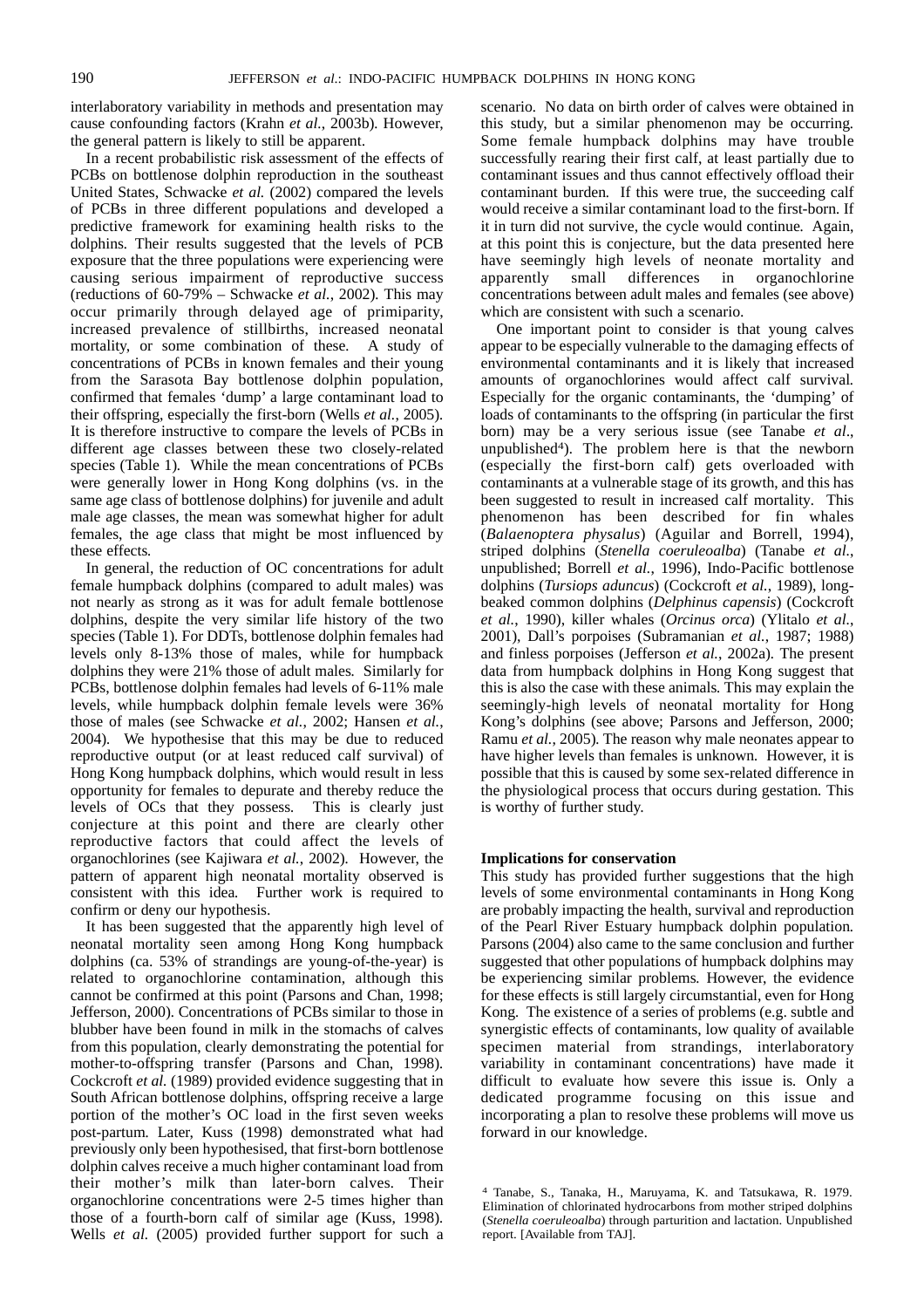Most importantly, although a great deal has been learnt about the Hong Kong population of humpback dolphins from strandings and associated necropsy of stranded specimens, the very extreme levels of decomposition of most stranded specimens have caused great frustration*.* Our level of understanding is such that a carefully-crafted biopsy collection programme is clearly the next step (and such a programme has recently been initiated)*.* By obtaining biopsy samples from individuals that are well-known from photoidentification studies, knowledge can be advanced very rapidly*.* At least general age class information can be obtained by collecting samples mainly from animals in our long-term photo-identification database (some of which are of known age and sex, and most of which have at least a minimum known age)*.* Wells *et al.* (2003; 2004) made a compelling argument for the ability to monitor effects of organic contaminants and even to use dolphins as monitors of ecosystem health by combining long-term ecological and observational data with periodic sampling of tissue from living dolphins*.* In Hong Kong, where environmental contamination is rampant and where humans consume large quantities of seafood, such an approach is even more warranted.

The small risk that is posed by biopsy sampling will be more than offset by the great advances in important conservation knowledge that is stood to be gained*.* Wells *et al.* (2005) may have said it best when they stated that:

'Long-term observational monitoring and periodic biological sampling provide a powerful, non-lethal approach to understanding relationships between organochlorine residue concentrations in tissues and reproductive parameters for coastal dolphins'.

## **ACKNOWLEDGEMENTS**

We would like to thank all those who were involved in the necropsies and in collection and analysis of samples from the specimens*.* In particular, E.C.M. Parsons, I. Beasley, M. Torey, S. Hung, L. Law, D. Wong, L. Yeung, S. Ng, C. Choi, A. Lee, J.Y. Wang and S.C. Yang, who were all heavily involved at various stages*.* The marine mammal stranding programme in Hong Kong is coordinated and funded by the Agriculture, Fisheries, and Conservation Department (AFCD), and we thank especially I. Chan, D. Choi, J. Sham, S.P. Lau, F.Y. Wong, W.W. Cheng and J. Lun for their help over the years*.* Additional funding for some other parts of the research reported here was provided by the Airport Authority, Ocean Park Conservation Foundation and Hong Kong Dolphin Conservation Society. PKSL was supported by the Hong Kong Research Grants Council (CityU1103/03M). Contaminant analyses were conducted by S. Tanabe, T.B. Minh, K. Ramu, P.K.S. Lam, G. Zheng and L. Yeung*.* Ages were determined in collaboration with K. Robertson*.* Genders and reproductive status of biopsied specimens were determined by K. Robertson and N. Kellar, of the Southwest Fisheries Science Center*.* Thanks also to R. Kinoshita and S.W. Hui for forwarding necropsy and laboratory reports*.* We appreciate the comments and suggestions of E.C.M. Parsons and two anonymous referees, who reviewed earlier drafts of this paper*.* Biopsy sampling was conducted under permits from the Hong Kong Police Force (CP LIC RE 10/48) and the Agriculture, Fisheries and Conservation Department (AF CON 09/51).

#### **REFERENCES**

Aguilar, A. 1984. Relationship of DDE/tDDT in marine mammals to the chronology of DDT input into the ecosystem. *Can. J. Fish. Aquat. Sci.* 41:840-4.

- Aguilar, A. 1991. Calving and early mortality in the western Mediterranean striped dolphin, *Stenella coeruleoalba*. *Can. J. Zool.*  $69(5):1,408-12.$
- Aguilar, A. 2000. Population biology, conservation threats and status of Mediterranean striped dolphins (*Stenella coeruleoalba*). *J. Cetacean Res. Manage.* 2(1):17-26.
- Aguilar, A. and Borrell, A. 1994. Reproductive transfer and variation of body load of organochlorine pollutants with age in fin whales (*Balaenoptera physalus*). *Arch. Environ. Contam. Toxicol.* 27(4):546-  $\overline{54}$
- Borrell, A. and Aguilar, A. 1990. Loss of organochlorine compounds in the tissues of a decomposing stranded dolphin. *Bull. Environ. Contam. Toxicol.* 45:46-53.
- Borrell, A., Aguilar, A., Corsolini, S. and Focardi, S. 1996. Evaluation of toxicity and sex related variation of PCB levels in Mediterranean striped dolphins affected by an epizootic. *Chemosphere* 32:2359-69.
- Busbee, D., Tizard, I., Stott, J., Ferrick, D. and Ott-Reeves, E. 1999. Environmental pollutants and marine mammal health: the potential impact of hydrocarbons and halogenated hydrocarbons on immune system dysfunction. *J. Cetacean Res. Manage.* (special issue) 1:223- 48.
- Chou, C.C., Chen, Y.N. and Li, C.S. 2004. Congener-specific polychlorinated biphenyls in cetaceans from Taiwan waters. *Arch. Environ. Contam. Toxicol.* 47:551-60.
- Clark,R.B.1998. *Marine Pollution*.Clarendon Press,Oxford,UK.161pp.
- Cockcroft, V.G. 1991. Incidence of shark bites on Indian Ocean humpbacked dolphins *Sousa plumbea* off Natal, South Africa. *UNEP Mar. Mamm. Tech. Rep.* 3:277-82.
- Cockcroft, V.G., De Kock, A.C., Lord, D.A. and Ross, G.J.B. 1989. Organochlorines in bottlenose dolphins, *Tursiops truncatus*, from the east coast of South Africa. *S. Afr. J. Mar. Sci* 8:207-17.
- Cockcroft, V.G., De Kock, A.C., Ross, G.J.B. and Lord, D.A. 1990. Organochlorines in common dolphins caught in shark nets during the Natal 'sardine run'. *S. Afr. J. Zool.* 25(2):144-8.
- Connell, D.W., Wu, R.S.S., Richardson, B.J., Leung, K., Lam, P.S.K. and Connell, P.A. 1998. Fate and risk evaluation of persistent organic contaminants and related compounds in Victoria Harbour, Hong Kong. *Chemosphere* 36:2019-30.
- Fernandez, S. and Hohn, A.A. 1998. Age, growth and calving season of bottlenose dolphins (*Tursiops truncatus*) off coastal Texas. *Fish. Bull.* 96(2):357-65.
- Fu, J., Mai, B., Sheng, G., Zhang, G., Wang, X., Peng, P., Xiao, X., Ran, R., Cheng, X., Pen, X., Wang, Z. and Tang, U.W. 2003. Persistent organic pollutants in environment of the Pearl River Delta, China: an overview. *Chemosphere* 52:1411-22.
- Geraci, J.R. and Lounsbury, V.J. 1993. *Marine Mammals Ashore A Field Guide For Strandings*. Texas A&M Sea Grant Publication, Galveston, Texas, USA. i-xi+305pp.
- Hansen, L.J., Schwacke, L.H., Mitchum, G.B., Hohn, A.A., Wells, R.S., Zolman, E.S. and Fair, P.A. 2004. Geographic variation in polychlorinated biphenyls and organochlorine pesticide concentrations in the blubber of bottlenose dolphins from the US Atlantic coast. *Sci. Total Environ.* 319:147-72.
- International Whaling Commission. In press. Report of the Scientific Committee. *J. Cetacean Res. Manage. (Suppl.)* 9 [To be published 2007].
- Jefferson, T.A. 2000. Population biology of the Indo-Pacific humpbacked dolphin in Hong Kong waters. *Wildl. Monogr.* 144:1-65.
- Jefferson, T.A. and Hung, S.K. 2004. A review of the status of the Indo-Pacific humpback dolphin (*Sousa chinensis*) in Chinese waters. *Aquat. Mamm.* 30:149-58.
- Jefferson, T.A., Myrick, A.C. and Chivers, S.J. 1994. Small cetacean dissection and sampling: a field guide. *NOAA Tech. Mem.* NMFS-SWFSC-198:54pp.
- Jefferson, T.A., Curry, B.E. and Kinoshita, R. 2002a. Mortality and morbidity of Hong Kong finless porpoises, with emphasis on the role of environmental contaminants. *Raffles Bull. Zool.* Supplement 10:161-71.
- Jefferson, T.A., Hung, S.K., Law, L., Torey, M. and Tregenza, N. 2002b. Distribution and abundance of finless porpoises in Hong Kong and adjacent waters of China. *Raffles Bull. Zool.* Supplement 10:43-56.
- Jepson, P.D., Bennett, P.M., Deaville, R., Allchin, C.R., Baker, J.R. and Law, R.J. 2005. Relationships between polychlorinated biphenyls and health status in harbour porpoises (*Phocoena phocoena*) stranded in the United Kingdom. *Environ. Toxicol. Chem.* 24(1):238-48.
- Kajiwara, N., Watanabe, M., Tanabe, S., Nakamatsu, K., Amano, M. and Miyazaki, N. 2002. Specific accumulation and temporal trends of organochlorine contaminants in Dall's porpoise (*Phocoenoides dalli*) from Japanese coastal waters. *Mar. Poll. Bull.* 44:1089-99.
- Kannan, K., Tanabe, S., Borrell, A., Aguilar, A., Focardi, S. and Tatsukawa, R. 1993. Isomer-specific analysis and toxic evaluation of polychlorinated biphenyls in striped dolphins affected by an epizootic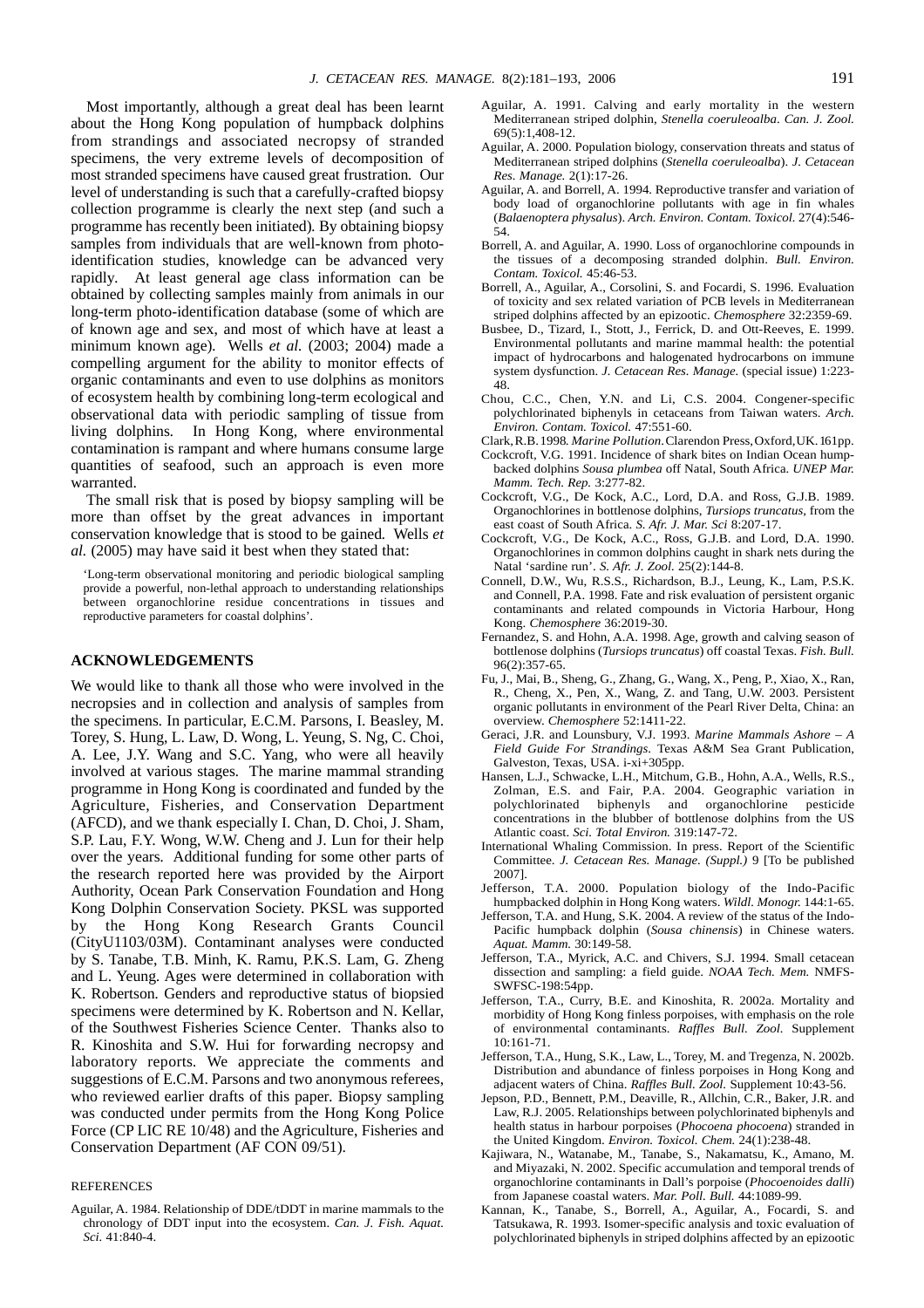in the western Mediterranean Sea. *Arch. Environ. Contam. Toxicol.*  $25(2) \cdot 227 - 33$ 

- Kennedy, S. 1999. Morbilliviral infections in marine mammals. *J. Cetacean Res. Manage.* (special issue) 1:267-73.
- Krahn, M.M., Herman, D.P., Ylitalo, G.M., Sloan, C.A., Burrows, D.G., Hobbs, R.C., Mahoney, B.A., Yanagida, G.K. and Calambokidis, J. 2003a. Blubber stratification in white whales and killer whales: variability in contaminant concentrations, fatty acid profiles, lipid percent and lipid class profiles that has implications for biopsy sampling. Paper SC/55/E3 presented to the IWC Scientific Committee, May 2003, Berlin (unpublished). 22pp. [Paper available at the Office of this Journal].
- Krahn, M.M., Ylitalo, G.M., Stein, J.E., Aguilar, A. and Borrell, A. 2003b. Organochlorine contaminants in cetaceans: how to facilitate interpretation and avoid errors when comparing datasets. *J. Cetacean Res. Manage.* 5(2):103-3.
- Kuss, K.M. 1998. The occurrence of PCBs and chlorinated pesticide contaminants in bottlenose dolphins (*Tursiops truncatus*) in a resident community: comparison with age, gender and birth order. MSc Thesis, Nova Southeastern University, Fort Lauderdale-Davie, Florida.
- Lahvis, G.P., Wells, R.S., Kuehl, D.W., Stewart, J.L., Rhinehart, H.L. and Via, C.S. 1995. Decreased lymphocyte responses in free-ranging bottlenose dolphins (*Tursiops truncatus*) are associated with increased concentrations of PCBs and DDT in peripheral blood. *Environ. Health Perspect.* 103:67-72.
- Leung, C.C.M., Jefferson, T.A., Hung, S.K., Zheng, G.J., Yeung, L.W.Y., Richardson, B.J. and Lam, P.K.S. 2005. Petroleum hydrocarbons, polycyclic hydrocarbons organochlorine pesticides and polybrominated biphenyls in tissues of Indo-Pacific humpback dolphins from South China waters. *Mar. Poll. Bull.* 50:1713-9.
- Martineau, D., Lagacé, A., Béland, P., Higgins, R., Armstrong, D. and Shugart, L.R. 1988. Pathology of stranded beluga whales (*Delphinapterus leucas*) from St Lawrence Estuary (Québec, Canada). *J. Comp. Pathol.* 38:287-311.
- McFee, W.E. and Hopkins-Murphy, S.R. 2002. Bottlenose dolphin (*Tursiops truncatus*) strandings in South Carolina, 1992-1996. *Fish. Bull.* 100(2):258-65.
- Mead, J.G. and Potter, C.W. 1990. Natural history of bottlenose dolphins along the central Atlantic coast of the United States. pp. 165-95. *In:* S. Leatherwood and R.R. Reeves (eds.) *The Bottlenose Dolphin*. Academic Press, San Diego. 653pp.
- Minh, T.B., Watanabe, M., Nakata, H., Tanabe, S. and Jefferson, T.A. 1999. Contamination by persistent organochlorines in small cetaceans from Hong Kong coastal waters. *Mar. Poll. Bull.* 39:383-  $92.$
- Minh, T., Nakata, H., Watanbe, M., Tanabe, S., Miyazaki, N., Jefferson, T.A., Prudente, M. and Subramanian, A. 2000a. Isomer-specific accumulation and toxic assessment of polychlorinated biphenyls, including coplanar congeners, in cetaceans from the North Pacific and Asian coastal waters. *Arch. Environ. Contam. Toxicol.* 39:398- 410.
- Minh, T.B., Prudente, M., Watanabe, M., Tanabe, S., Nakata, H., Miyazaki, N., Jefferson, T.A. and Subramanian, A. 2000b. Recent contamination of persistent chlorinated endocrine disrupters in cetaceans from the North Pacific and Asian coastal waters. *Water Sci. Technol.* 42:231-40.
- Minh, T.B., Watanabe, M., Tanabe, S., Miyazaki, N., Jefferson, T.A., Prudente, M., Subramanian, A. and Karrupiah, S. 2000c. Widespread contamination by tris(4-chlorophenyl)methane and tris(4 chlorophenyl)methanol in cetaceans from the North Pacific and Asian coastal waters. *Enviromental Pollution* 110:459-68.
- Parsons, E.C.M. 1998. Strandings of small cetaceans in Hong Kong territorial waters. *J. Mar. Biol. Assoc. UK* 78(3):1039-42.
- Parsons, E.C.M. 2004. The potential impacts of pollution on humpback dolphins, with a case study on the Hong Kong population. *Aquat. Mamm.* 30(1):18-37.
- Parsons, E.C.M. and Chan, H.M. 1998. Organochlorines in Indo-Pacific humpbacked dolphins (*Sousa chinensis*) and finless porpoises (*Neophocaena phocaenoides*) from Hong Kong. pp. 423-37. *In:* B. Morton (ed.) Vol. III. *The Marine Biology of the South China Sea*. Hong Kong University Press, Hong Kong. 578pp.
- Parsons, E.C.M. and Jefferson, T.A. 2000. Post-mortem investigations on stranded dolphins and porpoises from Hong Kong waters. *J. Wildl. Dis.* 36:342-56.
- Parsons, E.C.M., Chan, H.M. and Kinoshita, R. 1998. A summary of Indo-Pacific hump-backed dolphin mortality in Hong-Kong: implications for the conservation of the population. *Eur. Res. Cetaceans* [Abstracts] 12:18-25.
- Prudente, M., Tanabe, S., Watanabe, M., Subramanian, A., Miyazaki, N., Suarez, P. and Tatsukawa, R. 1997. Organochlorine

contamination in some Odontoceti species from the North Pacific and Indian Ocean. *Mar. Environ. Res.* 44:415-27.

- Ramu, K., Kajiwara, N., Tanabe, S., Lam, P.K.S. and Jefferson, T.A. 2005. Polybrominated diphenyl ethers (PBDEs) and organochlorines in small cetaceans from Hong Kong waters: levels, profiles and distribution. *Mar. Poll. Bull.* 51:669-76.
- Reijnders, P.J.H. 1996. Organohalogen and heavy metal contamination in cetaceans: observed effects, potential impact and future prospects. pp. 205-17. *In:* M.P. Simmonds and J.D. Hutchinson (eds.) *The Conservation of Whales and Dolphins: Science and Practice*. John Wiley and Sons Ltd, Chichester, England. 476pp.
- Reijnders, P.J.H. 2003. Reproductive and developmental effects of environmental organochlorines on marine mammals. pp. 55-66. *In:* J.G. Vos, G.D. Bossart, M. Fornier and T. O'Shea (eds.) *Toxicology of Marine Mammals*. Taylor & Francis, London. 600pp.
- Reijnders, P.J.H., Aguilar, A. and Donovan, G.P. (eds.). 1999a. *Special Issue*. 1. *Chemical Pollutants and Cetaceans*. International Whaling Commission, Cambridge, UK. v-viii + 273pp.
- Reijnders, P.J.H., Donovan, G.P., Aguilar, A. and Bjorge, A. 1999b. Report of the Workshop on Chemical Pollution and Cetaceans, March 1995, Bergen, Norway. *J. Cetacean Res. Manage.* (special issue) 1:1-  $42<sup>°</sup>$
- Richardson, B.J. and Zheng, G.J. 1999. Chlorinated hydrocarbon contaminants in Hong Kong surficial sediments. *Chemosphere* 39:913-23.
- Schwacke, L.H., Voit, E.O., Hansen, L.J., Wells, R.S., Mitchum, G.B., Hohn, A.A. and Fair, P.A. 2002. Probabilistic risk assessment of reproductive effects of polychlorinated biphenyls on bottlenose dolphins (*Tursiops truncatus*) from the southeast United States coast. *Environ. Toxicol. Chem.* 21(12):2752-64.
- Subramanian, A.N., Tanabe, S., Tatsukawa, R., Saito, S. and Miyazaki, N. 1987. Reduction in the testosterone levels by PCBs and DDE in Dall's porpoises of the northwestern North Pacific. *Mar. Poll. Bull.*  $18(12):643-6.$
- Subramanian, A.N., Tanabe, S. and Tatsukawa, R. 1988. Chemical approach to determine some ecological and physiological aspects of Dall's porpoises using organochlorines as tracers. *Res. Org. Geochem.* 6:51-4.
- Tanabe, S. and Tatsukawa, R. 1991. Persistent organochlorines in marine mammals. pp. 275-89. *In:* K.C. Jones (ed.) *Organic Contaminants in the Environment: Environmental Pathways and Effects*. Elsevier Applied Science, London, UK. 334pp.
- Tanabe, S., Tatsukawa, R. and Phillips, D.J.H. 1987. Mussels as bioindicators of PCBs pollution: a case study on uptake and release of PCB isomers and congeners in green-lipped mussels (*Perna viridis*) in Hong Kong waters. *Enviromental Pollution* 47: 41-62.
- Tanabe, S., Subramanian, A., Ramesh, A., Kumaran, P.L., Miyazaki, N. and Tatsukawa, R. 1993. Persistent organochlorine residues in dolphins from the Bay of Bengal, South India. *Mar. Poll. Bull.*  $26(6)$ : 311-6.
- Tanabe, S., Iwata, H. and Tatsukawa, R. 1994. Global contamination by persistent organochlorines and their ecotoxicological impact on marine mammals. *Sci. Total Environ.* 154:163-77.
- Tanabe, S., Kumaran, P., Iwata, H., Tatsukawa, R. and Miyazaki, N. 1996. Enantiomeric ratios of a-hexachlorocyclohexane in blubber of small cetaceans. *Mar. Poll. Bull.* 32(1):27-31.
- Thompson, P.M. and Hammond, P.S. 1992. The use of photography to monitor dermal disease in wild bottlenose dolphins (*Tursiops truncatus*). *Ambio* 21(2):135-7.
- Van Waerebeek, K. 1999. A survey of the present conservation status of cetaceans in Senegal, The Gambia and Guinea-Bissau. Final report to UNEP/CMS Bonn Secretariat and Marine Conservation and Research (MER), Bristol, January 1999. 65pp. (unpublished). [Available from *cms@unep.de*].
- Wells, R.S. 2000. Reproduction in wild bottlenose dolphins: overview of patterns observed during a long-term study. pp. 57-74. *In:* D. Duffield and T. Robeck (eds.) *Bottlenose Dolphin Reproduction Workshop Report*. American Zoological Association, Silver Spring, MD. 173pp.
- Wells, R.S., Rowles, T.K., Borrell, A., Aguilar, A., Rhinehart, H.L., Jarman, W.M., Hofmann, S., Hohn, A.A., Duffield, D.A., Mitchum, G., Stott, J., Hall, A. and Sweeney, J.C. 2003. Integrating data on life history, health, and reproductive success to examine potential effects of POPs on bottlenose dolphins (*Tursiops truncatus*) in Sarasota Bay, Florida. *Organohalogen Compounds* 62:208-11.
- Wells, R.S., Rhinehart, H.L., Hansen, L.J., Sweeney, J.C., Townsend, F.I., Stone, R., Casper, D., Scott, M.D., Hohn, A.A., Rowles, T.K. and Howard, L. 2004. Bottlenose dolphins as marine ecosystem sentinels: developing a health monitoring system. *EcoHealth* 1(3):246-54.
- Wells, R.S., Tornero, V., Borrell, A., Aguilar, A., Rowles, T.K., Rhinehart, H.L., Hofmann, S., Jarman, W.M., Hohn, A.A. and